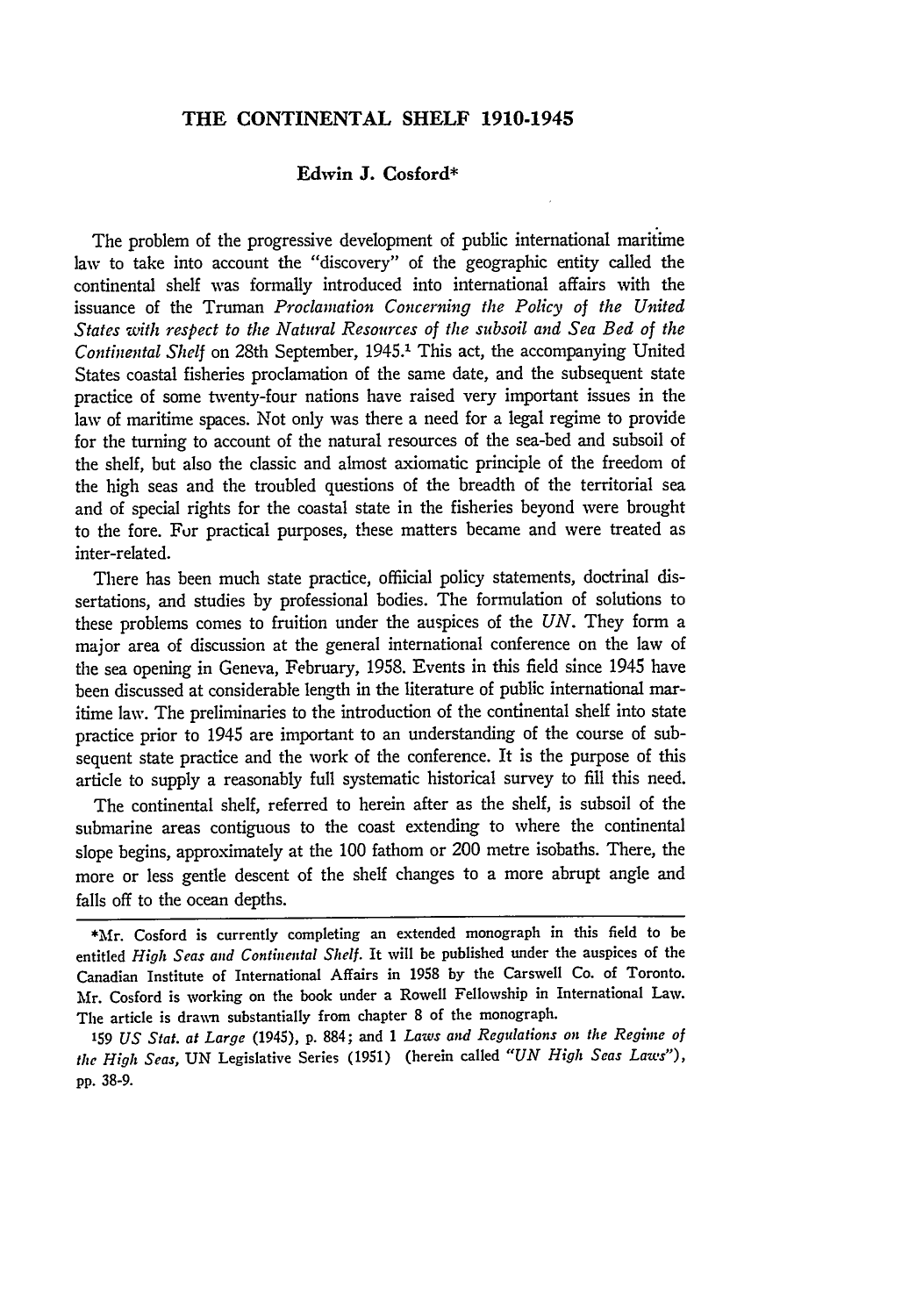The shelf was first thought of about the turn of the twentieth century as the essential basis and limit of the important commercial coastal fisheries, indeed, the *conditio sine qua non* of their existence.

Smaller fishing nations were then becoming discontented with the pressure of foreign long distance trawling vessels off their coasts and consequently with the narrow traditional three-mile limit of the exclusive coastal fishery. These facts together with the physical continuity of the continental shelf with the adjacent emergent national land mass encouraged their aspirations to exclusive rights in the *deinersal* or bottom free swimming species found in coastal waters above the shelf. The shelf, therefore, made its earliest appearance in international affairs through *indirect* employment in support of claims concerning the fisheries in superjacent waters, or simply to the waters above, including by implication also the fisheries.<sup>2</sup>

The legal concept of the shelf introduced in the 1945 Truman proclamation was, however, based on *direct* interest in the geographical entity itself because of its natural resources. It excluded the superjacent waters. It is the basis of the currently evolving legal doctrine of the continental shelf. The *indirect* fisheries interest, however, came first in point of time.

Portugal in 1910 prohibited trawling by steam vessels within the limit of the shelf as defined by the 100 fathom isobath, or within a minimum of three miles from the coast.3 It was concerned with the depletion of fisheries resources above the narrow Portuguese shelf. The act marked the official introduction of the shelf into state practice. It was apparently used as both measure and basis of a claim of jurisdiction over trawl fishing. The shelf was said to be the birthplace and nursery of the young fish from which came the supply of fully developed fish found in waters deeper than 100 fathoms. The destructive effect of the trawl on the bottom environment near and on the bed of the shelf was implied the cause of concern.

Steam trawlers would be permitted to operate freely beyond the 100 fathom isobath. Restrictions applied within it. The decree would appear to imply its limited application to Portuguese trawlers only, although it would doubtless have been desired to apply it to foreign vessels. No record is available of any attempt to make it effective internationally. <sup>4</sup>

2 Gilbert Gidel noted the first contacts of the notion of the shelf with law were in connection with the fisheries. But its appearance in this particular field, as opposed to that of mineral resources of the subsoil, was said sufficiently discreet for the paternity of its introduction to cause uncertainty *(La plataforma continental ante el derecho,* Valladolid (1951), (hereafter called *"PC"),* **pp.** 29-30). *<sup>3</sup>*

*Decree Regulating Fishing by Steam Vessels,* 9th November, 1910, *2 Colecao Oficial de Legislacao Poruguesa* (1910), **p.** 76; and *UN High Seas Laws,* **pp.** 19-21.

4Fulton wrote about the time of the decree that British fishermen trawled where Spanish and Portuguese fishermen were prohibited by their own laws. Although the local fishermen strongly objected to their presence within waters where they were themselves prohibited to trawl and it was stated that negotiations on the matter had taken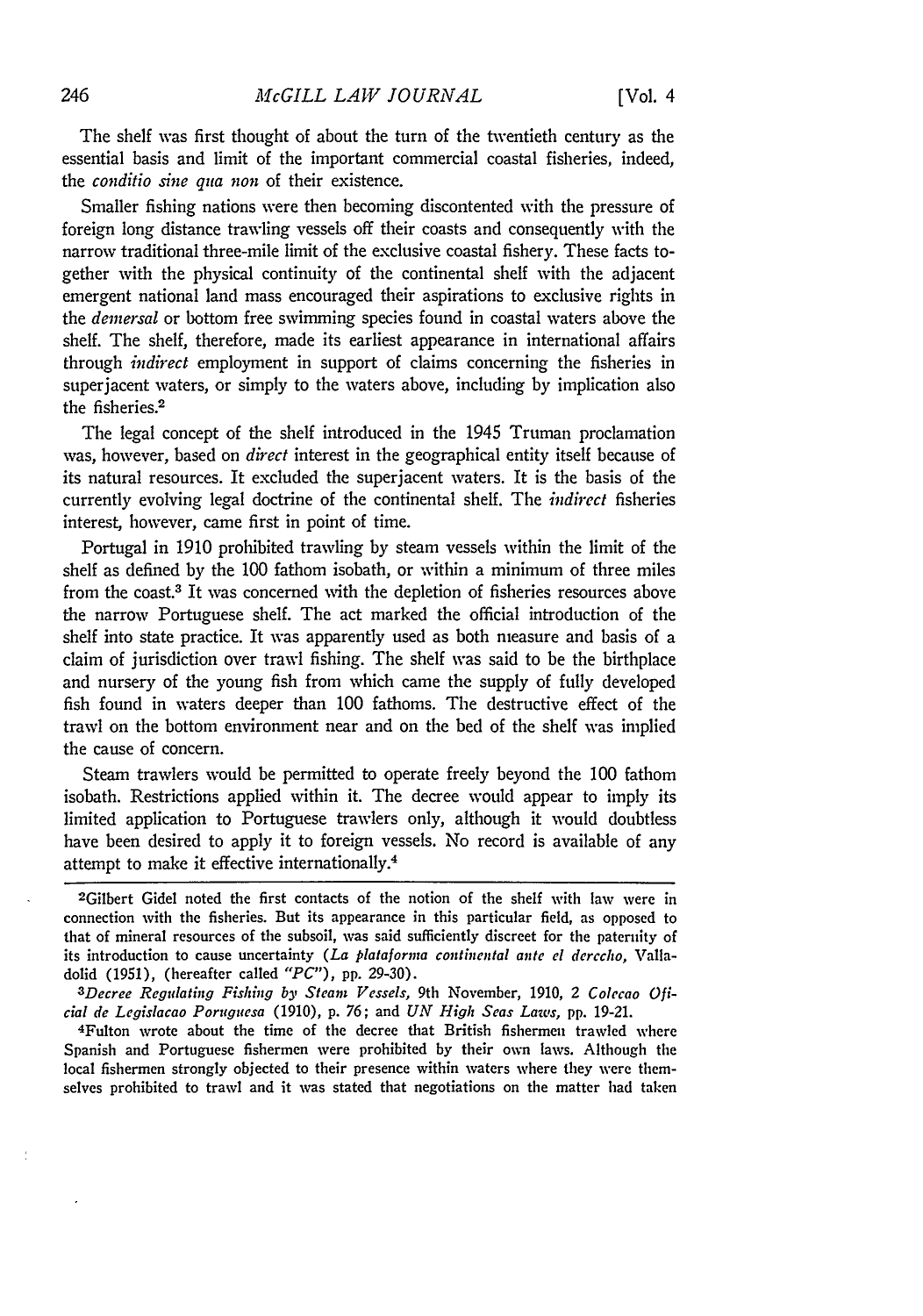The act was significant as providing for 1) a type of coastal fisheries jurisdiction beyond the territorial sea based on the presence of a subjacent shelf, and 2) delimitation of this zone by the **100** fathom isobath, evidently intendcd as the definition of the shelf. The shelf had, however, not apparently then been thought to provide sufficient justification for a claim of right valid against foreign states. Thus in its first appearance the shelf had a limited municipal role only.

In **1918** Odon de Buen, later Spanish Director-General of Fisheries, urged the necessity of extending the territorial sea to include the whole of the shelf.<sup>5</sup> The basis of de Buen's interest in the shelf, the superjacent fisheries, and its application were similar to those of the Portuguese decree of **1910,** save as to the international legal nature of the right suggested. The probable intention was the appropriation of the shelf fisheries. In **1910** the object was the ostensible preservation of the fishery for mature fish by protecting the breeding grounds of the young. The 1918 suggestion thus went a step further by advocating use by the shelf to attain exclusive economic advantage.

De Buen would also have appropriated incidentally the subjacent physical shelf, not apparently from any real immediate interest in its resources, but on the chauvinistic ground that it was "land of our land, a submerged part of our territory".

The origins of the employment of the shelf in the fisheries or *indirect* context were Spanish and Portuguese. Interest and official action based on this fisheries employment subsequently mainly shifted to Latin America. The traditional connnection and inter-change of ideas between the two regions doubtless facilitated this transfer.

Suggestion of the continental shelf as limit for the territorial sea was probably also, in part, a response to the renewed search for a suitable objective criterion to fix such limit. President Jefferson of the United States, in 1805, for example, suggested that limits of neutral waters be extended to the edge of the Gulf Stream adjacent to the United States as a "natural frontier".<sup>6</sup> Valin in 1760 suggested that the limit of the maritime belt be fixed at the point where a sounding lead and line ceased to touch bottom.7 Sir Thomas Barclay, in 1894, noted a suggestion that the territorial sea should have a general minimum extent of three miles, and, where the depth of water so indicated, should extend beyond to

place between London and Lisbon, they had not been ordered out: (Fulton, T. W. *Sovereignty of the Seas,* Edinburg **(1911),** p. 667). Successful protests were made during the earlier part of the present century by Britain against attempts by Portugal to extend its exclusive fishery rights beyond the three-mile limit.

Azcarraga, J. L. de, *La plataforma Submarina y* el *Derecho Intcrnacional,* Madrid (1952), p. 137.

GGidel, Gilbert, *Le Droit International Public de* la *Mer,* Paris (1932), l11, p. 48; and see Masterson, *Jurisdiction in Marginal Seas* (1929), p. 254.

*Ibid,* p. 128. Gidel commented that Valin spoke of the "natural boundaries of the domain of the sea".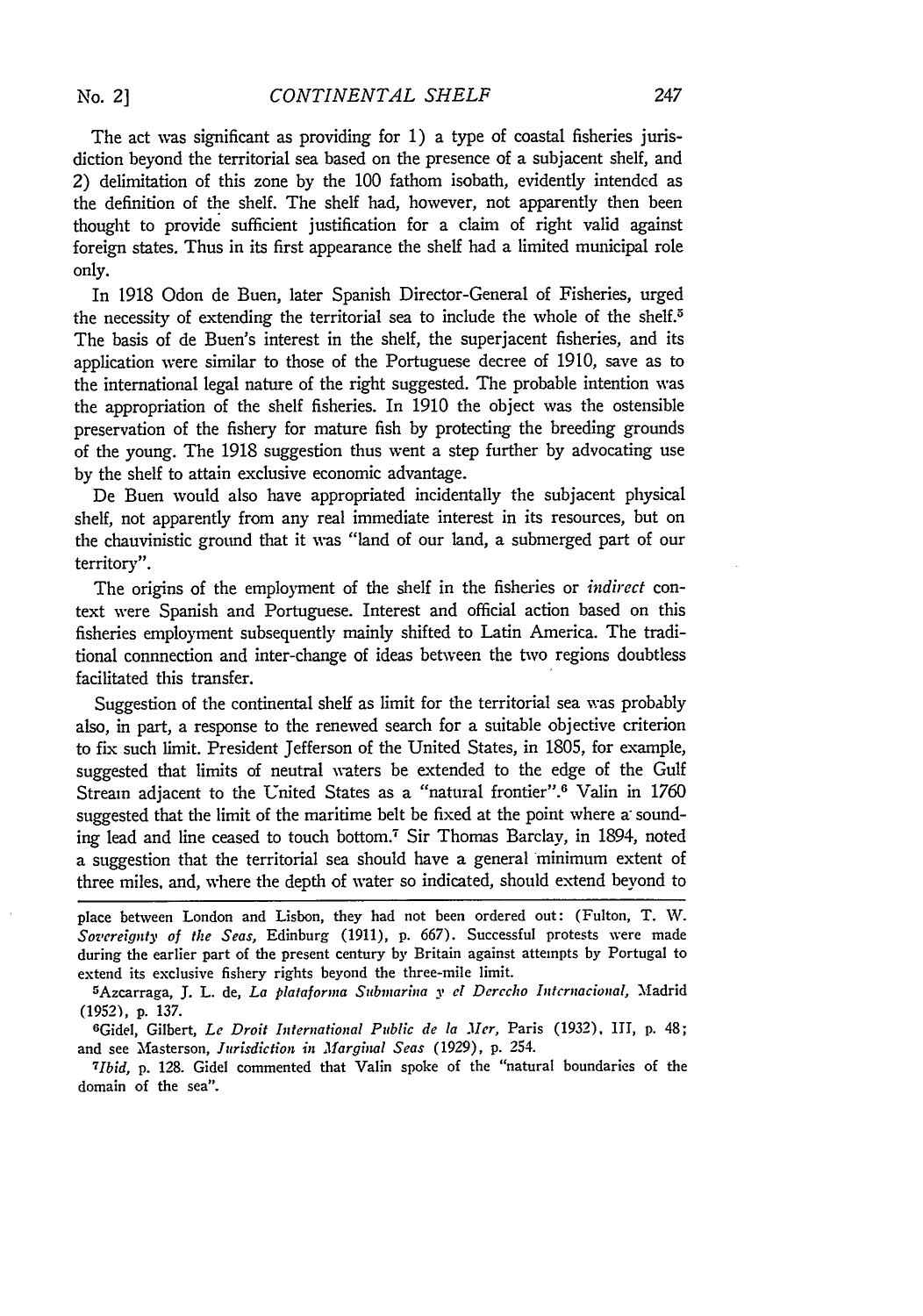a maximum limit determined by the seven fathom isobath. It was suggested that this system was justified by the obligation of the coastal state to buoy nonuncovering dangers to navigation.<sup>8</sup>

Gidel reflected, in 1933, whether it would not be possible to find certain constant natural elements which would permit the tracing of limits of territorial waters by states freely fixing their own limits. Facts taken from hydrographic configurations had at times been considered.9 With the failure of the traditional "philosophical formula" for the three-mile extent of the territorial sea, i.e., the range of cannon shot, considerations of this nature became of actual importance. Propositions similar to those of Valin, Madison and Sir Thomas, based on physical constants of a geographic-hydrographic-oceanographic nature, took on a new actuality. Knowledge of the shelf and of its importance for the coastal fisheries stimulated thought on the possibilities of the adoption of the outer shelf edge as limit, as suggested by de Buen.

In 1916 and 1918, two Argentine jurists, Storni and Suarez, seized on the importance of the shelf to the principal commercial fisheries and recommended that the adjacent state assert jurisdiction over the *epicontinental* sea, i.e., the waters above the shelf, to obtain control of these fisheries.<sup>10</sup>

The thinking of the "Argentine School" on these matters is important. In large measure it helped create the favourable attitude of a number of Latin American nations towards the indirect use of the shelf for fisheries purposes, as in the Argentine claim to the sovereignty of the adjacent epicontinental sea in 1946. Joinder of the questions of coastal fisheries conservation and exclusive appropriation with that of the limit of the territorial sea, and the basing of both on the shelf was characteristic of this school. This influence was evident in preparations for the *Hague Codification Conference of 1930.* Suarez, who acted as a subcommittee of one on the question of the exploitation of the resources of the sea, suggested on 6th April, 1925, that a special technical conference be convened, to draw up immediately, without regard to the three-mile limit, uniform regulations for the exploitation of the industries of the sea over the whole extent of the ocean bed forming part of the shelf, defined as the region along the coasts where the depth did not exceed 200 metres.11 The existing legal tech-

*8lbid,* **p.** 129. Meeting of the *Institut de Droit International,* Paris, 1894. *9 Ibid, p* **.128.**

1 <sup>0</sup> Storni, **S.** R., *Intereses argentinos en el mar,* Buenos Aires **(1916), p. 38;** and Suarez, **J.** *L., Diplomacia Universitaria Americana,* Buenos Aires **(1918), pp. 155-8.** See also Gidel, *op. cit.,* III, pp. **130-1.**

11Suarez, **J.** L., *Report on the Exploitation of the Products of the Sea,* 20 AJIL (1926)), Spec. Supp., **p. 231.** The committee of experts did not accept this recommendation. Suarez held the result of international regulation had been the useful, but **by** no means sufficient, one of delaying but not preventing the extinction of some of the principal species **(p. 232).**

This disagreement as to the efficacy of international fishery agreements continues to the present day and is a fundamental point in understanding the support for the con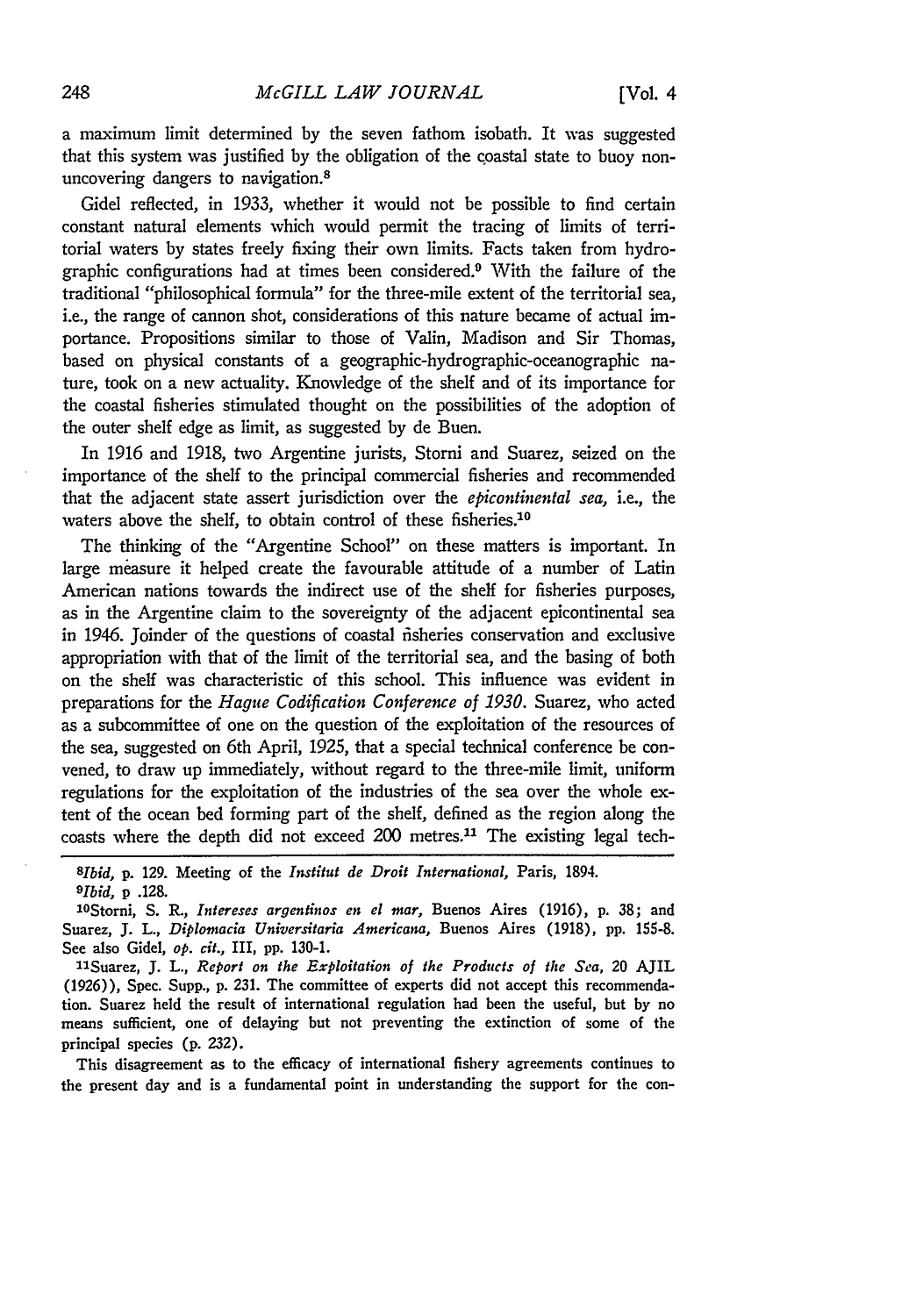nique of the fishery treaty was rejected as inadequate for the preservation of the fisheries from extinction and for the taking into account of biological, economic and general considerations.

Luciano H. Valette, then chief of the Fisheries Department of the Argentine Ministry of Agriculture, **was** cited as stating on Suarez' 200 metre isobath jurisdiction proposal that nonetheless he hoped, even **if** the European members of the committee at Geneva failed to realize its urgency, *it would triumph in the narrower but more congenial sphere of American interests.'2* Valette's remark aids in understanding the current practice of a majority of the Latin American nations who have sought, as a desirable maximum, regional adoption of a right of sovereignty over the epicontinental sea or the 200-mile maritime sovereignty belt. It was not then **by** accidental or sudden decision that the Argentine, in 1946, was the first state to claim a right of sovereignty over both shelf and superjacent seas.

The chronologically second employ of the shelf in state practice came in an Imperial Russian pronouncement of 29th September, **1916.** Allied and friendly powers were notified that certain specific islands and "others situated near the Asiatic coast of the Empire (are considered) an extension towards the north of the Siberian continental platform". Soviet Russia reaffirmed this claim on 4th November, 1924, holding the islands formed "the northern continuation of the Siberian continental plateau". 13 Later Soviet claims, however, relied on the "sector theory" instead. 14 The words *continental plateau or platform* were used in **1916** and 1924 **by** the Russians in a different sense and for a different purpose than in earlier fisheries jurisdiction and territorial sea contexts.<sup>15</sup> This

cept of the indirect fisheries use of the shelf. The views of some Latin Americans on this matter would not appear to have changed a great deal since Storni's proposition in **1916** despite continued evolution and growth of the fisheries treaty as an instrument to effectively foster conservation of the fisheries concerned, and the large increase in the numbers of such agreements and of the countries participating therein. Attention has, thereby been focussed more on appropriation considerations and away from conservation as motivation for the concern of these countries in the fisheries of the high seas above the shelf.

*1'2 Ibid,* **pp.** 233-4 (my italics).

2 3 Lakhtine, V. L., *Rights over the Arctic Regions,* Moscow **(1928);** and see also Lakhtine, *Rights over the Arctic,* 24 AJIL **(1930), pp. 703-17.** Lord Asquith in the *Abu Dhabi Arbitration Award* of **1951** concerning rights to Persian Gulf offshore areas of the Sheikdom of Abu Dhabi remarked in this regard in a footnote that the shelf made a fleeting appearance on the legal stage in **1916** but passed over it with "printless feet" **(3 ILQ (1952) ).** See also: *The Continental Shelf and the Abu Dhabi Award,* **(1953),** McGill L. **J. 109.**

' 4Lakhtine, *Rights over the Arctic, op. cit.,* **p. 709;** and Cooper, **J.C.,** *Airspace Rights over the Arctic,* **3** Air Affairs **(1950), p. 10.**

1 5It has been suggested, it may be noted incidentally, that the shelf claims of the Argentine and Chile had such a secondary objective in mind, i.e., to reinforce their respective territorial claims to the Falkland Islands, and Antarctic zones, **by** use of notions of morphological and geological continuity and the claim of the superjacent seas above which would further link the mainland to the Islands and Antarctic zones.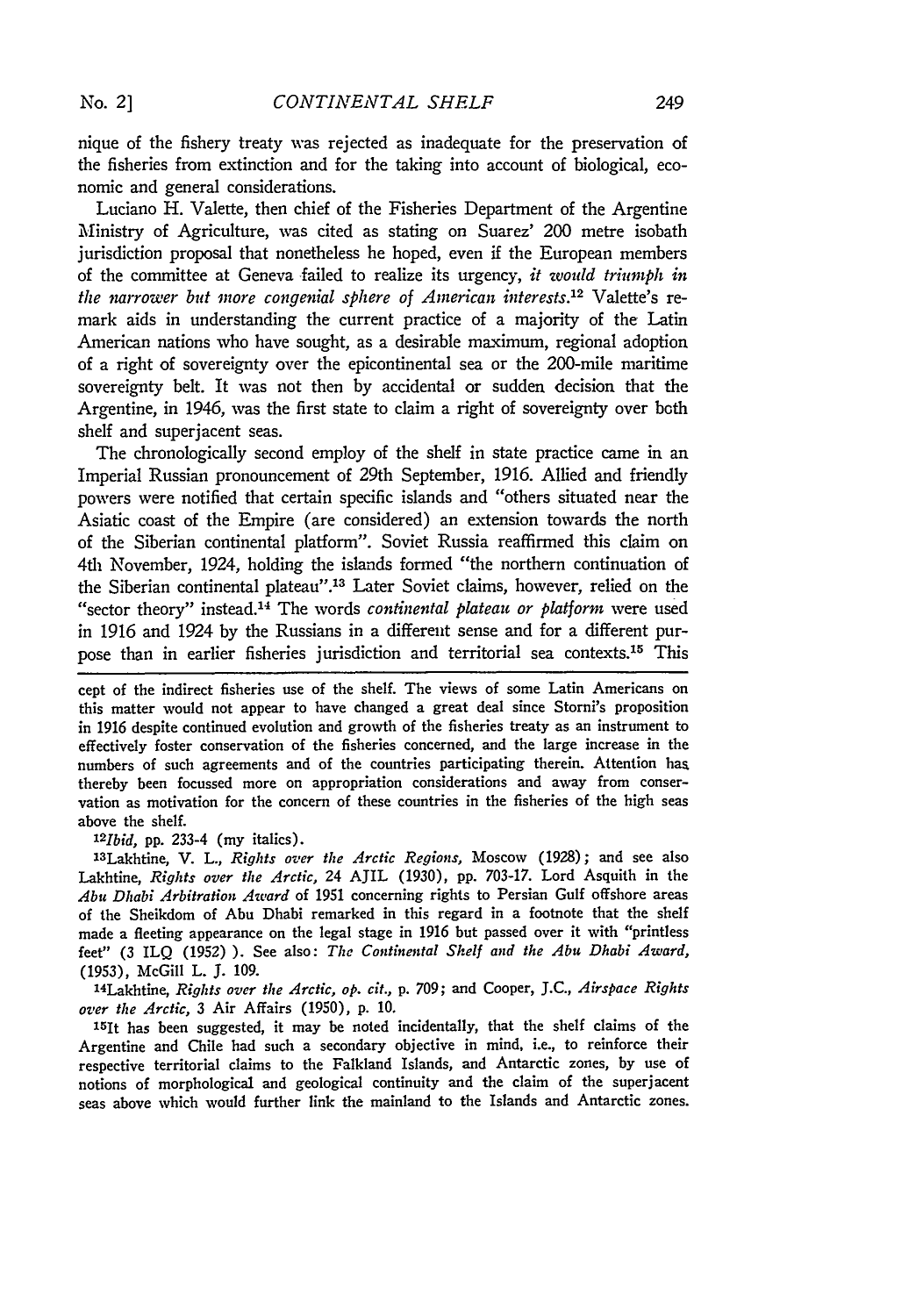usage of the shelf must be examined in relation to grounds allegedly creative of title to territory, particularly, to the *hinterland, watershed, sector,* and other similar notions based on geographic contiguity. Original acquisition of territory is essentially founded on discovery and effective occupation.

Special propositions have been used at times to support claims of right to territory over which there was only minimal, if any, effective occupation, but which was geographically contiguous to a zone which had been effectively subjected to territorial sovereignty. Oppenheim rejected these "fanciful assertions" as having no legal basis.<sup>16</sup> In the above Russian acts the mere fact of the islands being on the Siberian platform was apparently intended to result *ipso jure* in a vesting of sovereignty, without the necessity of "discovery" completed **by** "effective occupation". The more general "sector theory", of Canadian origin, later substituted, was essentially similar in principle to this platform-based claim.

The reasoning apparent behind the "platform" type claim would appear to have been impliedly rejected in the decision in the *Minquiers and Ecrehos Case* of 1953 between France and Britain. **A** French view very similar to that expressed in the Russian acts was entirely ignored. Judge Levi Carneiro, of the International Court of Justice, in an individual opinion commented: "The union of the islands with the Continent is a geological hypothesis having no further consequences."<sup>17</sup>

The Russian employ was a *sui generis* notion, the second in state practice, chronologically speaking, concerning the shelf.18 It would appear clearly contrary to existing law. This use appeared next incidentally in state practice in negative form in confirmation of the existing law in the 1942 acts concerning the submarine areas of the Gulf of Paria examined later.

Attention continued in this early period to be focused on the relationship between the coastal fisheries and the shelf. Admiral Almeida d'Eca of Portugal wrote in 1921:

"The outer limit of the territorial waters, as now recognized, does not, however, coincide with the greatest depth at which edible species of fish are to be found. For the edible fish the barrier is the drop from the continental shelf; they are not to be found beyond this line."<sup>19</sup>

*' <sup>8</sup> lnternational Law,* London, 7th ed. (1948), I, p. 512; and see *Island of Palmas Arbitration, Reports of International Arbitral Awards,* II, 829; and 22 A.J.I.L. (1928), **p. 867.** The Arbitrator insisted on discovery and effective occupation. They are the *sine qua non* of original legal title to territory.

**17(1953)** *ICJ Reports,* **p. 99.**

1 <sup>8</sup> For discussion of the Russian declarations see: Mouton, M. **W.,** *The Continental Shelf,* The Hague **(1952), pp.** 240-1; Francois, **J.** P. **A.,** *Report on the High Seas,* UN Doc **A/CN.4/17,** 17th March, **1950, p.** 34; Azcarraga, *op. cit.,* **pp. 93-6;** Waldock, **C.** H. *M., The Legal Basis of Claims to the Continental Shelf,* Grotius Society Transactions (1950), **p.** 121; Lauterpacht, H., *Sovereignty over Submarine Areas,* **27** BYBIL **(1950), p.** 427; and Gidel, *PC,* **p.** 34.

1 9From a memorandum to the *Seventh International Fishery Congress,* as cited **by** the Portuguese jurist de Magalhaes in his observations on the Schucking report to the committee of experts (20 A.J.I.L. **(1926),** Spec. Supp., **pp. 127-9).**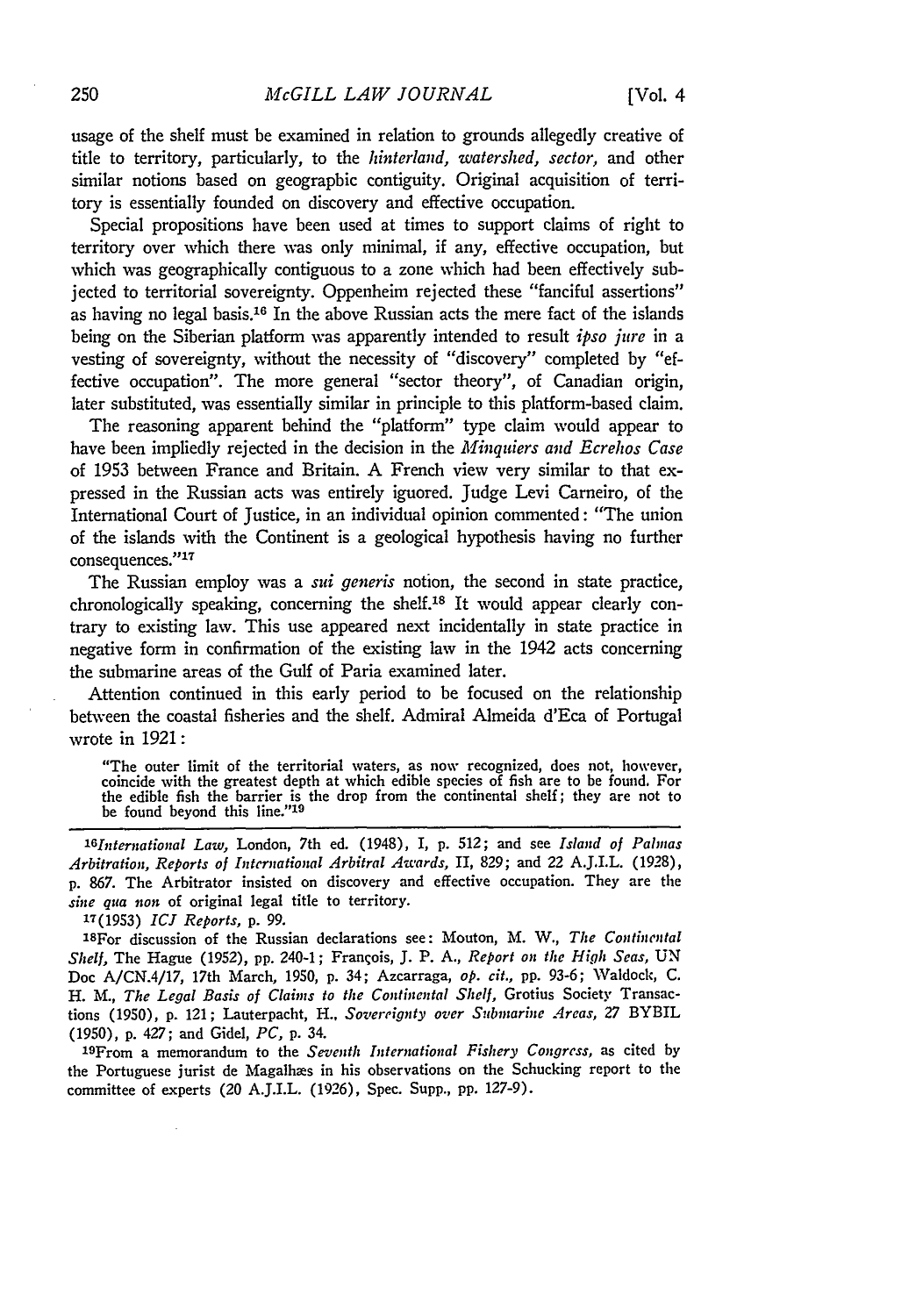He called for an extension of jurisdiction to the edge of the shelf because "by this method alone each country can really ensure the protection of the species". Professor Barbosa de Magelhæs, later chairman of the maritime law committee at the *First Hispano-Luso-American Congress of International Law* held in Madrid, in 1951, where this point of view received sympathetic attention, when discussing the Schucking report to the committee of experts preparing for the *Hague Codification Conference of 1930,* repeated the views of d'Eca, and elaborated on the especial productivity of waters above narrow shelves, concluding, that the narrower the shelf the greater the concentration of the fish population and thus that fishing was more sought after on narrow shelves.<sup>20</sup> He undoubtedly desired to stress the urgency of the special problems of the Iberian coastal fishery, in local opinion.

At the 1930 codification conference, Portugal advocated extending the territorial sea, and suggested 12, 15 or 18 miles as alternative limits, without mentioning the shelf limit. These would probably have largely accomplished the same desired result, in view of the narrowness of the shelf, of bringing adjacent coastal fisheries within Portuguese jurisdiction.

Gidel, discussing the reasons for the claims of various nations to different widths of territorial sea, observed, in 1933, that countries in whose neighbourhood the shelf, i.e., the place where the edible species of the marine fauna were claimed to gather, the ocean botton to a depth of 200 metres, was narrow, and that they would be tempted to make their territorial sea coincide as much as possible with the shelf.21

A special implied application of the shelf was made by Ceylon in 1925. The *Pearl Fisheries Ordinance* of 1925 provided for the exclusive control by Ceylon of the adjacent pearl fisheries within a defined area based in large part on the 100 fathoms isobath. The boundary followed the 100-fathom line for a distance of some 45 to 50 nautical miles.22 The ordinance is still in effect. It clearly constituted a claim to at least part of the natural resources of the sea-bed, if not to the sea-bed itself, of that part of the adjacent shelf defined. Certain of the sedentary fisheries have recently been included within the general scope of the natural resources of the shelf by a number of authorities, chiefly including the

area in the manner mentioned in the text above. Its inner limit was the 3 or the **5** fathom line, varying from place to place.

The Ceylonese representative on the Sixth Committee of the General Assembly of the *UN* acknowledged on 12th December, 1956, the reference to the shelf in the 1925 Act stating "The Ceylonese Government had referred to it indirectly in 1925 in its pearl fisheries ordinance" (UN Doc A/C.6/S.R. 496, p. 89).

*<sup>2</sup>O1bid.* Modern fishery biology would not likely support these conclusions.

*<sup>210</sup>p. cit.,* III, **p.** 142. He commented that the shelf was one of the political, military, geographic or economic factors which arose in the question of a limit for the territorial sea to give great diversity to the conceptions of the different nations on the question and to make the opposition of views very sharp. *22Laws of Ceylon,* 1938 Revision, c.169. Part I of the First Schedule delimited the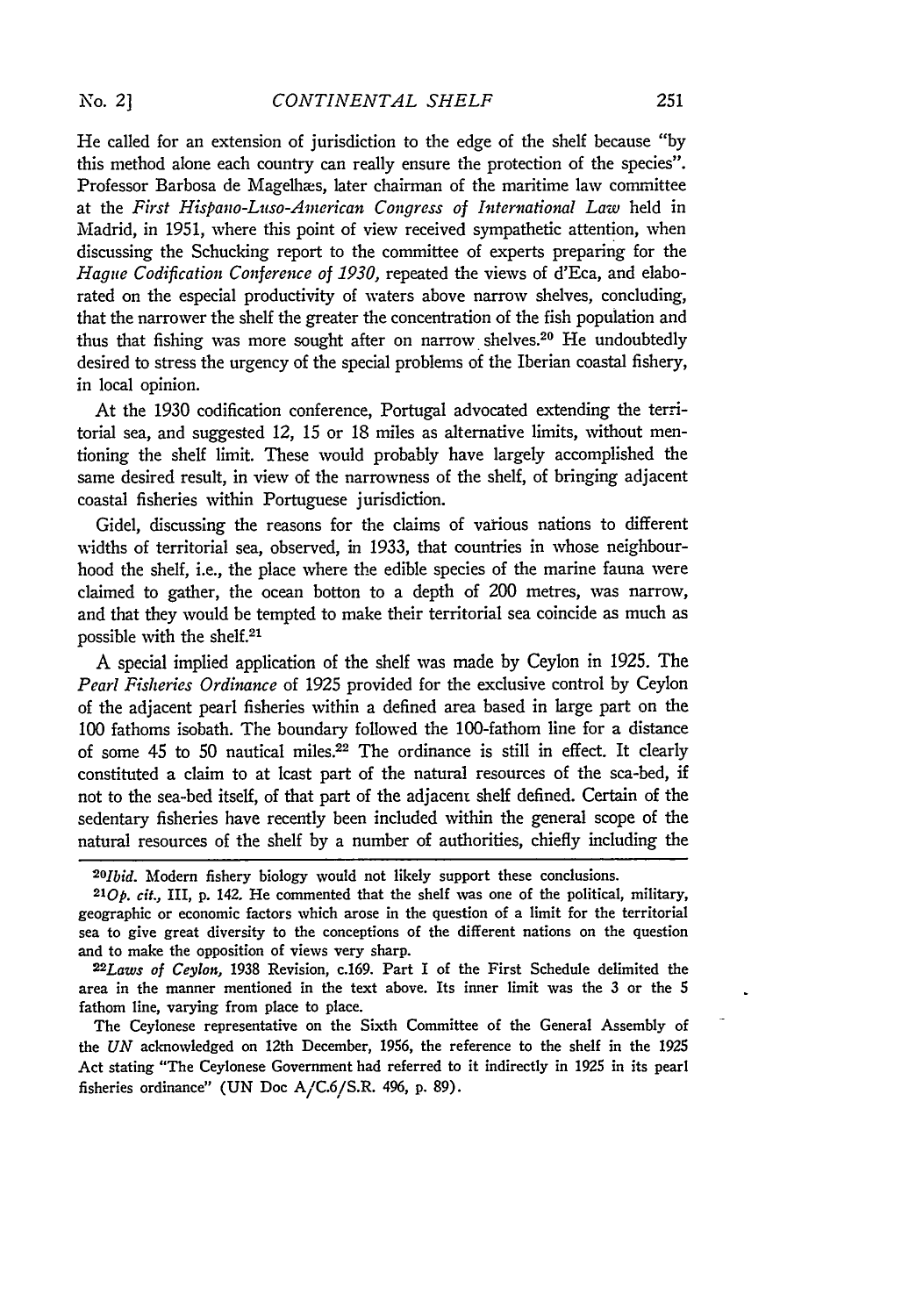International Law Commission of the *UN,* in 1953. This policy has been disputed, particularly by Japan, and is one of the important controversial points in the legal concept of the shelf involving direct interests in its sea-bed and subsoil.

The 1925 ordinance marked a partial shift of interest from the free-swimming fisheries of the sea above to resources more closely identified with the shelf itself. It should not, however, be regarded as a precedent for claims based on direct interest in the shelf or its mineral resources. The 100 fathom isobath was probably adopted by Ceylon for reasons of convenience as a definition of the outer limit of a pre-existing claim based on entirely different considerations than those inherent in the new shelf concept. Nevertheless the ordinance was disinterested testimony of the utility of a chief feature of the continental shelf, a geographic isobath assigned as its more or less well-defined natural outer limit.

Perhaps the earliest published study of the problems posed by the then just apparent mineral resource potential of the sea-bed and subsoil of the shelf was by Cuban Jurist, Dr. Miguel Ruelas, in 1930. He foresaw the possibility of the discovery of oil in the shelf and sought to justify its claim by the adjacent state on grounds of physical connection.<sup>23</sup> The shelf was to be linked to the adjacent nation for purposes of appropriation of its natural resources, a most significant development. Hitherto, the indirect fisheries application of the shelf had predominated almost completely.

The chronological order of the three concepts' importance as effective legal concepts has been reversed. The earliest employ, the indirect fisheries interest, in 1958 ranks second in intensity of interests, and is clearly contrary to existing law, and the second employ chronologically, the territoriality of emergent islands situated on the adjacent shelf, receives virtually no support, and is also contrary to existing law. The third notion chronologically, that of direct interest in the shelf itself for the sake of its resources, and of the consequent need for appropriation of some form of jurisdiction, slowly gained ground as the economic possibilities became known and technology developed. It is today the most important of the three and the only one given general recognition.

During the preliminary period prior to 1945, however, there was no thought out differentiation of the three interests and the legal notions based on them, and no analysis of consequent legal problems. With the emergence by 1930 of the three notions of the utility of the shelf, however, all of the principal ingredients of the post 1945 controversy over the development of a determinate legal doctrine of the shelf had come into being. Events, legislation and writings after 1930 amplified and made firm the questions at issue and prepared the way for the

*2 3 La Cornisa Continental Territorial,* IX Revista de Derecho International, Havana, tXVII (1930). Ruelas apparently invoked the sedimentation theory of the creation of the shelf as the basis of the right of the coastal state. Running water was said to have carried from the adjacent land territory the deposits constituting the shelf. Thus reasons of equity and physical identity were suggested to create legal title.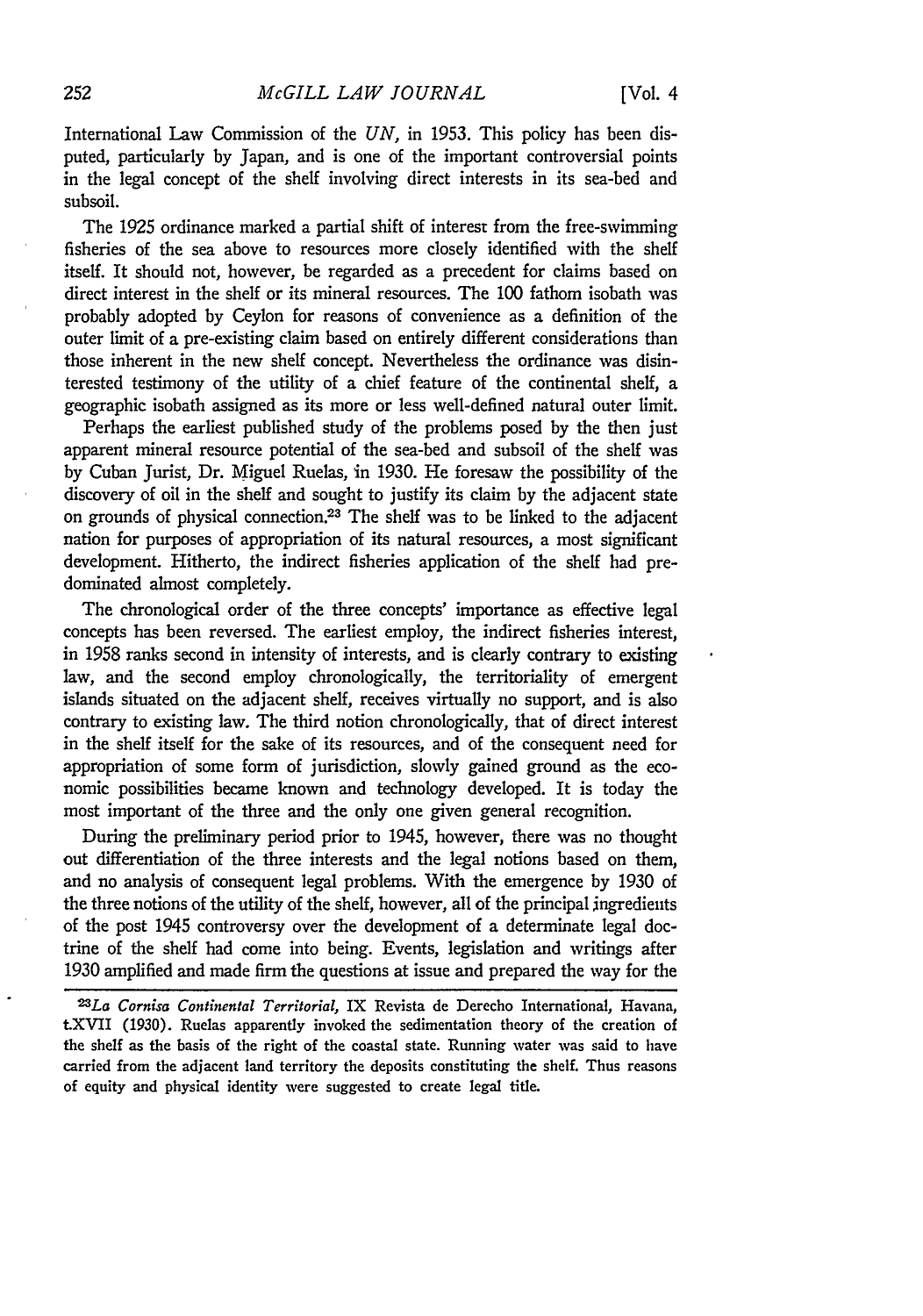heavy spate of post Second World War state practice. The nature of some of the problems which would arise was early evident.

The Department of State was asked in 1918 by United States citizens interested in obtaining oil rights 40 miles off-shore in the Gulf of Mexico, whether it was possible to acquire property or leasehold rights which would be protected by the United States. It was contemplated that an artificial is.and would be erected to exploit sub-sea oil. The State Department replied "the United States has no jurisdiction over the ocean bottom of the Gulf of Mexico beyond the territorial waters adjacent to the coast... it does not appear possible for the United States to grant to you the leasehold or other property rights in the ocean bottom which you desire".<sup>24</sup>

Positive interest in shelf resources developed early in the United States. For this reason, the contribution of this State to the initiation and the process of growth of the shelf notion based on direct interest in its resources is pre-eminent. Official scientific and economic interest in the shelf was first evidenced in the United States, in 1927, in a report of Dr. David White of the Geological Survey. He suggested that the topography of the entire bottom of the submerged continental shelf be surveyed by the then newly developed methods of sonic sounding, and directed attention to the fact that even out to 35 miles from the coast depths greater than 60 feet were rare and that in parts of the belt the water was not over 25 feet deep.<sup>25</sup>

Two draft bills put before the United States Congress in the mid-nineteen thirties figure prominently in the legal history of the continental Shelf. They exemplify the indirect interest of a fisheries orientation. Delegate Dimond and Senator Copeland, in 1937 and 1938, introduced Bills H.R.8344 and S.3744 in the House and Senate, respectively. Both bills arose out of a controversy between the United States and Japan over the Alaskan salmon fisheries of Bristol Bay. Neither bill was enacted. A *mnodus sivendi* between the parties settled the matter temporarily. The intended definitive post-war solution of the matter was

24 Hackworth, *Digest of International Law,* II (1941). **p.** 680. Both Waldock and Lauterpacht referred to this enquiry (op. **cit., pp.** 119 and 400, respectively). The State Department further commented that unless the creation of an artificial island interfered with the rights of the United States or of its ciizens, or formed the subject matter of a foreign complaint, it would not be likely that any foreign government would interfere with the plan unless its rights or those of its citizens were harmfully affected. If the island was created, the United States, it was said, might possibly exercise some control over it.

<sup>2</sup> 5Wrather, *V.* **E.,** Director of the Geological Survey, June, 1945, *Statement, Hearings,* Special Committee Investigating Petroleum Resources, United States Senate, 1945, 79th Congress, **1st** Session, *pursuant to S. Res. 36, a resolution providing for an investigation with respect to petroleum resources in relation to the national welfare* (hereafter called *"Special Senate Petroleum Hearings,* 1945"), **pp.** *360 et seq.*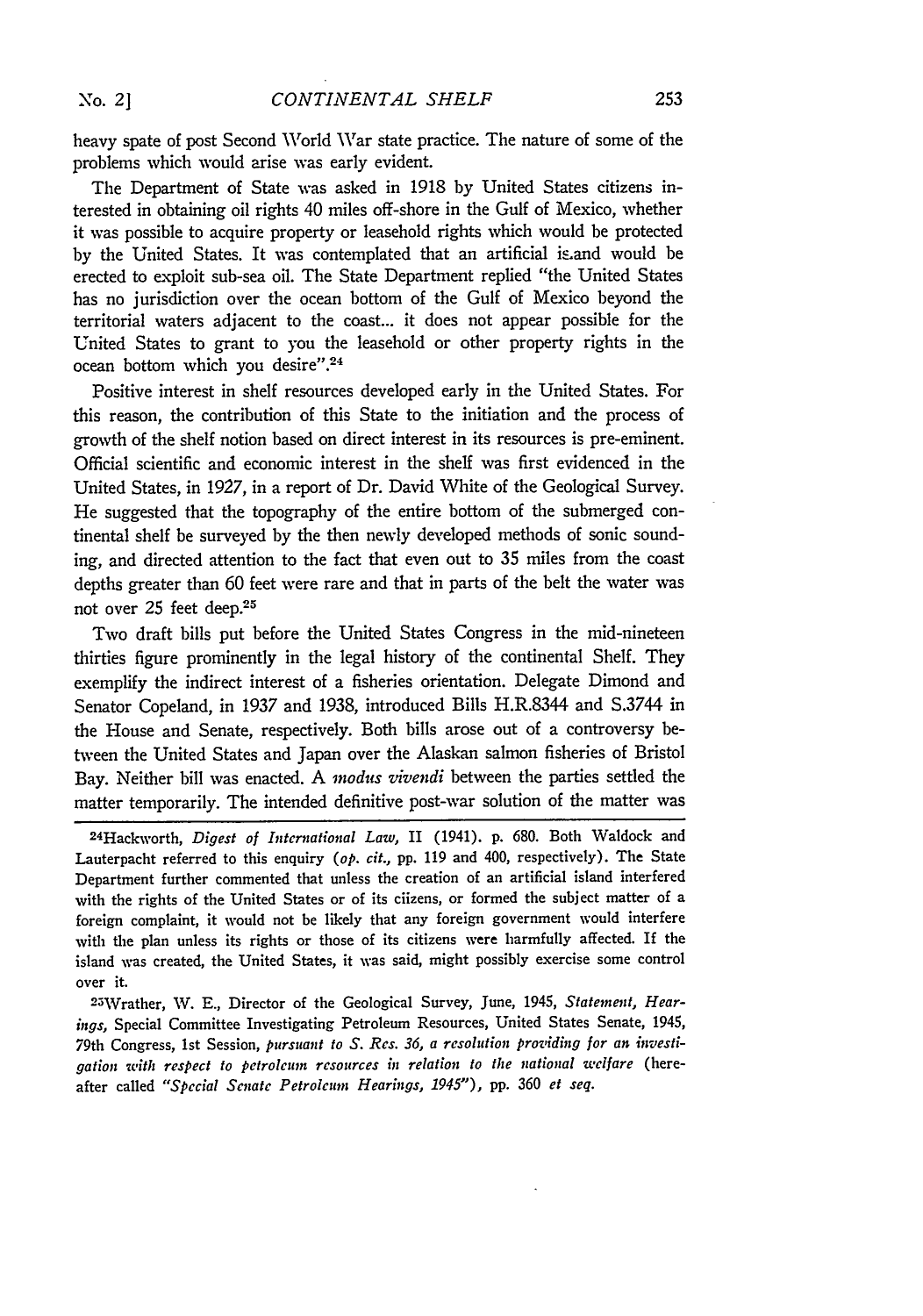contained in the Truman coastal fisheries proclamation of 1945, in which the shelf did not figure.26

The Dimond Bill provided for a special extension of jurisdiction for purposes of protecting the salmon fishery to four leagues generally and, in addition, to all waters adjacent to the Alaskan coast as far as the 100-fathom isobath, which might be proclaimed by the President to be "salmon fishery law-enforcement areas". The term "continental shelf" was not used. It was apparently impliedly invoked by use of the 100-fathom isobath.27

The term "continental shelf" was used in the Copeland Bill entitled *A Bill to Assert the Jurisdiction of the United States over Certain Portions of the Bering Sea and the Submerged Land Thereunder.* It was passed by the Senate on 5th May, 1938, but its enactment was not completed. Copeland held that the shallow depths of the Bering Sea must be regarded as a slightly submerged margin of the American continent. Geologists were said to have concluded that this part of the Bering Sea did not partake of the qualities of a true ocean basin. The "continental shelf" was said to be only another of the several old Alaska beach deposits. It would appear to have been intended to establish the factual and thus the legal similitude of emergent Alaskan territory and shelf. This explanation was somewhat similar to Ruelas' sedimentation theory. The need for protection of both mineral deposits, and fisheries and animal life in the shelf zone was recited.

Jurisdiction of the United States would, under the bill, have extended to all the waters and submerged land adjacent to Alaska and lying within the limits of the shelf, whose edge was said to have a depth of water of one hundred fathoms, more or less. **All** laws applicable to the Alaskan fisheries would have applied in the waters above. Vessels of the United States would have been authorized to board and bring to port any vessel found breaking such laws within the waters claimed.<sup>28</sup> As in the two separate 1945 United States shelf and coastal fisheries proclamations, the right claimed was not sovereignty, but *jurisdiction,* presumably exclusive in nature and including appropriation of re-

<sup>26</sup>Presidential Proclamation No 2668, Concerning the Policy of the United States *with respect to Coastal Fisheries in Certain Areas of the High Seas,* 28th September, 1945, 59 *Stats at Large* (1945), p. 885; and *UN High Seas Laws,* pp. 112-3. Waldock subsequently commented that the proclamation had affinities with the Dimond Bill and the *Anti-Smuggling Act, 1935,* in that it was to be exercised not in a contiguous belt along the whole length of the United States' coasts but in particular areas where United States interests are conceived threatened *(op. cit.,* p. 126). 27jessup, P. C., *Pacific Coast Fisheries,* 33 AJIL (1939), p. 129. The Dimond Bill

was said based on the view that the United States had a property right in salmon spawned and hatched in internal Alaskan waters.

28Jessup, *op. cit.,* p. 129. He cited Gidel on the general question of the failure to distinguish the two separate aspects of the fishery problem: i) whether the zone in which the state had a fishing monopoly should be augmented, and ii) whether a state should be given the right to enforce on the high seas measures of conservation designed to prevent exhaustion of the supply of fish. Jessup inferred, and it is evident, that the former right was intended to be claimed.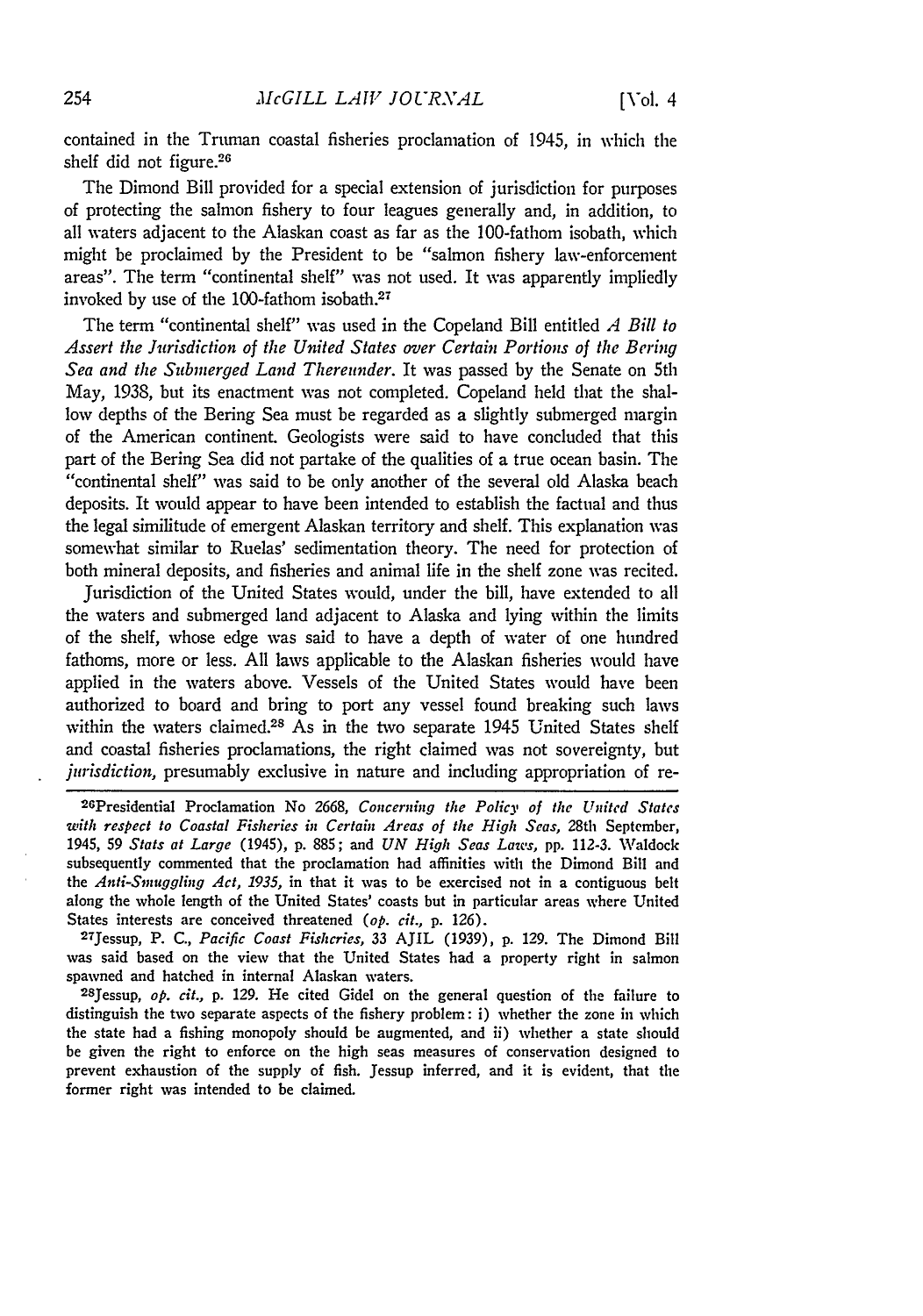sources. The exact legal classification of the claim intended in the existing law of maritime spaces was not clearly apparent. The primary orientation of interest in the shelf was the fisheries, although the resources of the shelf itself were also dealt with,

Neither bill became law. Jessup pointed out, in 1939, that they would infringe on the freedom of the high seas, particularly as to exclusion of aliens from fishing and as to the extent of national jurisdiction outside territorial waters for the protection of coastal state vital interests. He held that the legal theory of the shelf, which appeared in the Copeland Bill, based on the shelf's indirect employ for fisheries purposes through claims to superjacent waters, would probably not have been defended by the United States in an international controversy.29 Mouton held that the bills were important as primitive forerunners of the two 1945 United States shelf and coastal fisheries proclamations.<sup>30</sup> This would appear to be a generally correct conclusion. The solutions proposed in the bills were, however, in very important particulars, rejected in 1945.

A significant feature of the proposed Copeland legislation was the combining of the two principal employs of the shelf, indirect in respect of the fisheries of the seas above, and direct in respect of its resources, in the same act. This combined or "omnibus" approach was discarded in the two 1945 United States proclamations in favour of two separate legal devices, a concept of rights in the resources of the sea-bed and subsoil based on the shelf, and a fisheries conservation jurisdiction independent of the shelf. Considerations arising out of the regime of freedom of the high seas were doubtless the cause of this separation. After 1938 legal interest of the international community in the shelf shifted from the fisheries to the subjacent mineral resources. The former interest, however, continued to exert its influence upon a substantial number of governments.

The distingnishing of the two main employments of the shelf one from the other and their separate legal treatment were inevitable once the different nature of the state of the law and the national interests involved in each case became better appreciated. The two were early legal bedfellows only by almost simultaneous accidents of economic need, science and technology. The dis-

*<sup>29</sup> 0p.* cit., **p. 131.** He commented that if the bills had been enacted the United States could have expected reciprocal treatment, for instance, on the Newfoundland Banks, and off the British Columbia and Mexican coasts.

<sup>30</sup> He commented somewhat extravagantly "It is true that the bill never became law, but the strong protests of the United States to Chile and Peru, make us think of Gœthe who said when he saw a prison-wagon pass: 'Poor people what you have done, I had in mind'." *(op. cit.,* **pp. 217-8).**

The proposal **by** an individual legislator, even though approved **by** the Senate, should not be identified with government policy which **was** expressed in this instance in an exchange of notes between Japan and the United States providing for voluntary restraint on the part of Japanese fishermen for the time being. As this policy was an interim measure only, however, the two bills above could not help but influence foreign thinking on the ultimate United States policies expressed in the two 1945 proclamations concerning the shelf and the coastal fisheries.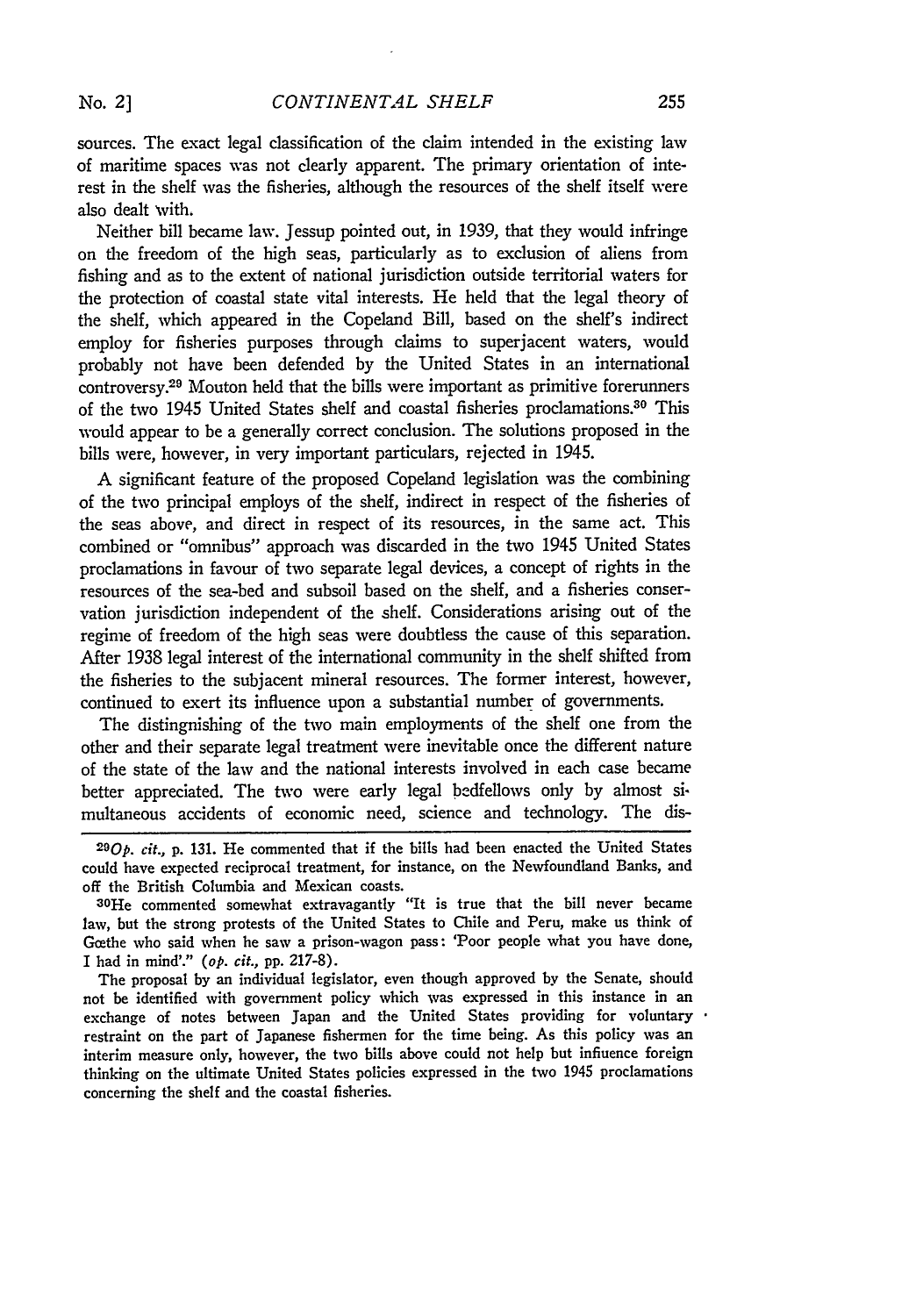covery of mineral resources in the shelf subsoil and of means to exploit them followed by only a few years the linking of the coastal fisheries with the existence of a subjacent shelf. There was in each case a number of states desiring exclusive appropriation of the resources concerned. The "discovery" of the shelf brought two otherwise entirely disparate economic interests together.

As the legal and economic consequences of an indiscriminate "omnibus" extension of territorial jurisdiction to the outer edge of the shelf to provide for the two kinds of resource interest became more fully evident, and fundamental oppositions of national interest in respect of each apparent, the process of legal distinguishing became operative. A substantial legal controversy over the future scope of the fundamental doctrine of freedom of the seas developed in the process. This was a most important result of the new problem.

Gidel, in 1950, thought the change in the role played by the shelf in the space of thirty years remarkable. The appropriation of the resources of the shelf in the Truman shelf act of 28th September, 1945, marked, he said, the replacement of the earlier fisheries oriented shelf notion.31 He contrasted this shelf act with the companion Truman coastal fisheries proclamation which made no mention of the shelf. In our opinion, however, the chronologically earlier fisheries oriented shelf notion cannot be regarded as having been demoted in point of time of first official enunciation and immediacy of interest to second rank. It made its clear appearance in current state practice in the Argentine decree of 11th October, 1946, in the form of a claim of sovereignty over the epicontinental sea.

Two concepts using the continental shelf were then at the bar of justice of the international community, in 1946, each standing independently on its own merits for adoption or rejection as law. The basic general shift in orientation of interests in the thirty year period was, however, remarkable. The detailed steps in this evolution and transfer of primary interest to the mineral resources of the sea-bed and subsoil of the shelf are examined now.

The displacement of shelf interest away from the superjacent coastal fisheries was first officially suggested by the Anglo-Venezuelan *Treaty Relating to the Submarine Areas of the Gulf of Paria* of 26th February, 1942.32 A partition of the sea-bed and subsoil beneath the high seas areas of the Gulf of Paria was arranged. Each state subsequently independently annexed its allotted portion. The shelf, as such, was not involved. This marked an intermediate stage in the development of the shelf concept based on direct interest in its resources. This is what is now familiarly termed the concept of the shelf. On 24th January, 1944, the term *epicontinental sea* was used in a subordinate role in an Argentine decree apparently concerning, however, only mineral resources of the shelf, despite

*<sup>3&#</sup>x27;PC,* pp. 30-1.

*<sup>2</sup> 2UN High Seas Laws,* pp. 44-6; and *British Treaty Series.* No 10 (1942), CMD. 6400. Gidel observed the treaty signified the moment of change in the employment of the notion of the shelf and the beginning of its adaptation to the exploitation of mineral resources *(PC,* pp. 35-6).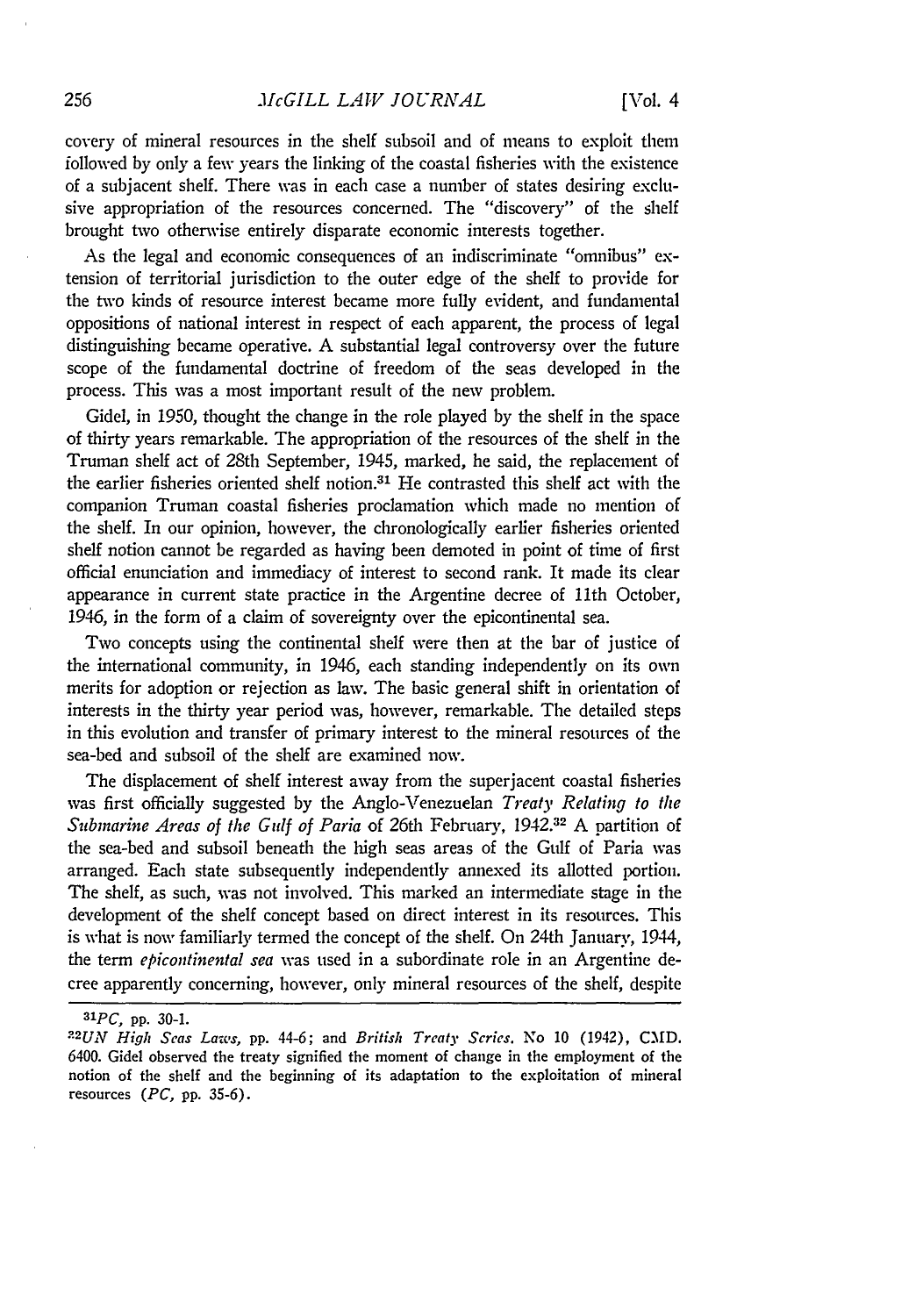a confusing reference to the superjacent sea.<sup>33</sup> Both the 1942 and 1944 acts are studied below. The development of physical and technological knowledge and economic need as related to the mineral resources of the shelf subsoil, the cause of these acts, and the shift of interest consequent thereon from the superjacent fisheries is outlined briefly first.

Accessibility of shelf mineral resources beyond the three mile limit, oil in particular, was so developed by 1945 that a special committee of the United States Senate investigating petroleum resources caiefully surveyed shelf oil potential in June of that year. Concrete United States interest in the shelf ii 1918 and 1927 were noted earlier. Geophysical surveys conducted in 1932 ultimately lead to the discovery in 1938 of the Creole oil field about a mile offshore from Cameron Parish, Louisiana, in the open gulf. A productive area of about one square mile was proved up. In 1941 the Sabine Pass field was discovered about two miles offshore adjacent to Jefferson County, Texas. Early geophysical surveys did not, however, extend beyond three miles from the coast.

Submarine charting operations west of the Mississippi Delta were conducted by the United States Coast and Geodetic Survey before March, 1937. A line of about 26 structural domes was reported along the outer edge of the shelf or on its slope beyond the 100 fathom line. It was suggested that they might be similar to those found under the adjacent land and under which oil had been found from time to time. The broad geologic relations noted were said to suggest that suitable oil traps were present as far out on the submerged shelf of Texas, Louisiana and Mississippi as submarine drilling was likely to be feasible in the then predictable future. The dip and succession of the sediinentary rocks beneath the shelf suggested that the productive horizons existing under the land continued under the sea and formed a large continuous basin.

Legal questions involved beyond territorial waters ceased to be hypothetical when early in 1944 the Superior Oil Company began a systematic seismographic survey up to 26 miles offshore from Cameron Parish, Louisiana. Systematic surveys of the entire continental shelf were found practicable, subject to special hazards such as sudden squalls far from shore.<sup>34</sup>

Sulphur in the cap rock of some salt domes was said to offer the only other mineral possibility of immediate importance. The practicability of marine drilling and oil production in the submerged areas was said to have been established, but its economics were another matter entirely.<sup>35</sup>

3 5 Statement of W. **E.** Wrather, Director of the Geological Survey, *Special Senate Petroleum Hearings, 1945,* **p. 360** *et seq.* Three statements covering technological information with regard to the exploration and development of the shelf were presented, that

*<sup>3352</sup> Boletin Oficial,* No. 14,853 (17th Mfarch, 1944), p. 6; and *UN* High *Seas Laws,* pp. 3-4.

<sup>34</sup> Drilling experience was then being obtained on the California coast, in Lake Maracaibo, Venezuela, on the Gulf of 'Mexico itself, in the then Dutch East Indies and in British Borneo. Directional drilling and erection of well installations short distances at sea were carried out.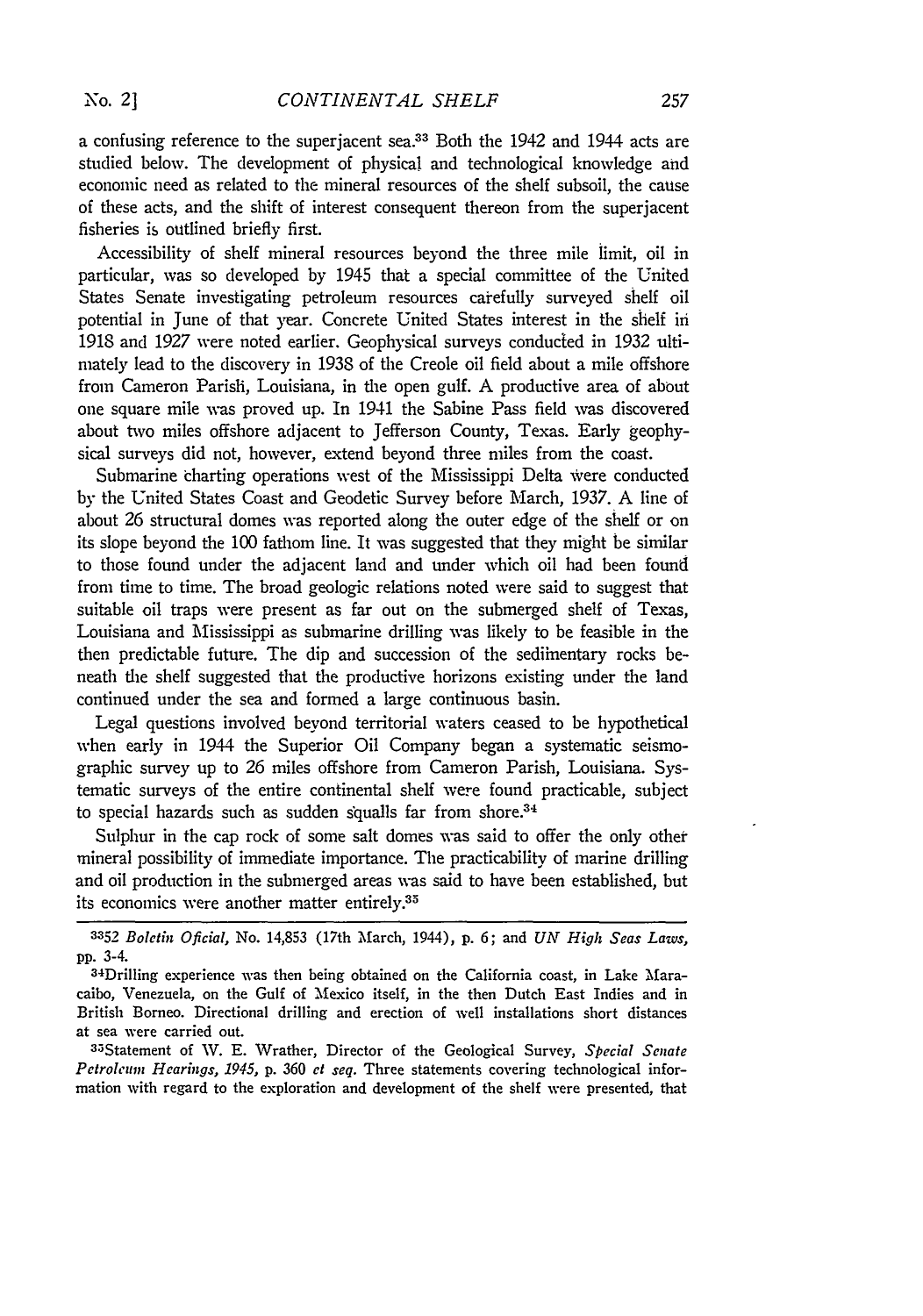Dr. W. F. Lee, of the United States Bureau of Mines, reported more specifically that the matter of the shelf had been taken up since about 1936 or 1937 with a Senator Scrugham. Lee said the matter had, however, been more or less quiescent until 1945 when he had spent by then about six years on it.<sup>36</sup> The technical branches of the United States government appear to have become seriously interested in the mineral resources of the shelf in the mid-nineteen thirties. Other countries were also then actively interested elsewhere.

The United Kingdom approached Venezuela on 26th August, 1936 with the suggestion that the two countries conclude an agreement defining their respective submarine interests in the Gulf of Paria. Oil possibilities were the reason.<sup>37</sup> Britain then regarded the submarine areas of the gulf as being res *nullius* susceptible to territorial sovereignty by a form of effective occupation. The 1936 proposal came to fruition in 1942. State practice claiming areas of sea-bed and subsoil situated beneath high seas waters was then initiated by the Anglo-Venezuelan *Treaty Relating to the Submarine Areas of the Gulf of* Paria signed at Caracas on 26th February, 1942.<sup>38</sup>

Previously, the only assertion of exclusive economic right generally recognized beyond the territorial sea and not arrived at by tunnel from shore had been to sedentary fisheries, and then only in certain limited cases based either on an historic claim or on effective occupation, or both. The sedentary species were, otherwise, generally classed with the free-swimming species of the high seas and subject to a like legal regime. The treaty was the first legal act whereby rights of a territorial nature were claimed over zones beneath the high seas as an exception to the general regime of freedom prevailing therein.

of Mr. Wrather on its oil and mineral possibilities, that of Dr. F. W. Lee, Bureau of Mines, Departmeent of the Interior, on the physical characteristics of the world's shelves and on geophysical exploration of submerged areas on the shelf of the United States, and that of C. *3.* Moore, Senior Petroleum Engineer, Bureau of Mines, on methods of oil development and production under and beyond territorial waters on the shelf. The statements and papers presented collectively gave a good picture of the reasons for the new orientation of interest on the eve of the first official promulgation of the new concept by the United States in September, 1945, and a survey of the problems, possibilities and challenges posed and of the technological advances making the existence of the resources disclosed economically meaningful. *<sup>36</sup>*

*lbid,* p. 381 *et seq.*

37 Appendix to the message dated 19th April, 1941, of President General Lopez Contreras of Venezuela to the National Congress at its ordinary sessions of 1941 (a copy was furnished for the author by the Embassy of Venezuela to Canada under cover of letter No **913** dated 31st December, 1954-author's translation). The submarine area added to the Venezuelan "National patrimonim" was given as 3,700 sq. kms. The question of sovereignty to the Island of Patos was also regulated at the same time, as desired by Venezuela, by separate treaty which assigned it to Venezuela.

35See fn. **32** for its citation. The Treaty was given Venezuelan legislative approval on 15th June, 1942, and executive ratification on 30th July following.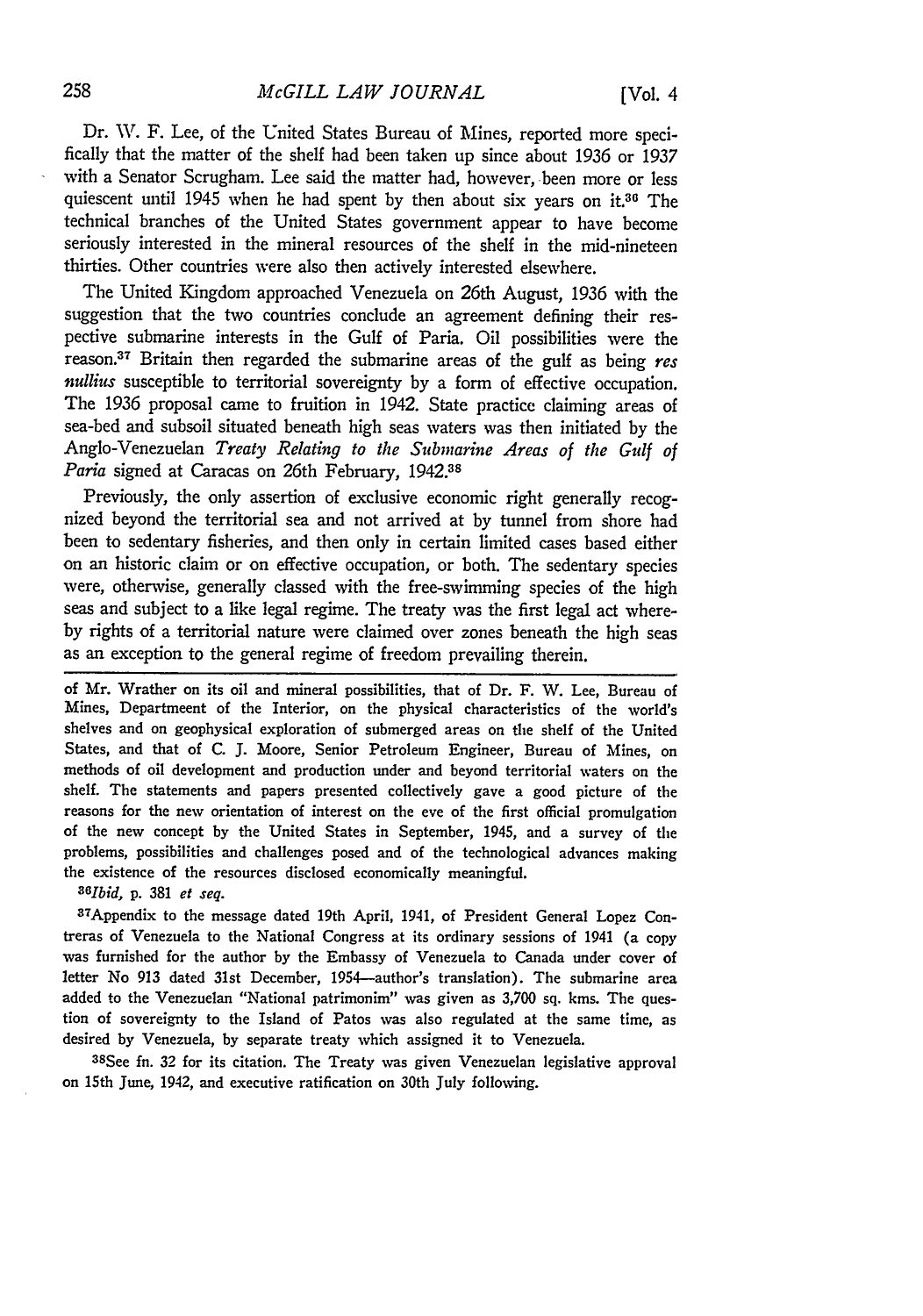The treaty determined the respective spheres of interest of the signatories in the submarine areas of the gulf. $39$  The actual annexation of the submarine areas allocated opposable against third states was made **by** the parties **by** separate national unilateral instruments later in 1942.40 The British portion was attached to Trinidad and Tobago.

No legal justification was given. There was an implication of title **by** occupation. The shelf was not invoked directly or indirectly.<sup>41</sup> The purpose and scope of the treaty was special, particular and unique, i.e., the resolution of the problem of the partition and appropriation of the sea-bed and subsoil of the **gulf** beyond the limits of the territorial sea, beneath a small, isolated and relatively untravelled body of water.

The 1942 acts, however, broke new ground and furnished analogies and an incomplete precedent for the regulation of the new interest in submarine oil. The concepts developed were essential in the preparation of a general theory applicable to all adjacent submarine areas, now usually designated **by** the term *continental shelf.42*

The treaty provided that the "status of the waters of the Gulf of Paria or any rights of passage or navigation on the surface of the seas outside the territorial

**30The** preamble recited "Desiring in a spirit of goodwill to make provision for and to define as between themselves their respective interests in the submarine areas of the Gulf of Paria".

40 Britain issued the *United Kingdom (Trinidad and Tobago) Submarine Areas of the Gulf of Paria (Annexation) Order in Council,* 6th August, 1942, Statutory Rules and Orders (1942), Vol. **1, p. 919;** and *UN High Seas Laws,* **p.** 46. The preamble noted in part *"And whereas* the Government of the Republic of Venezuela have annexed to Venezuela certains parts of the submarine areas of the Gulf of Paria: *And whereas* it is expedient that the rest of the submarine areas of the Gulf of Paria should be annexed to and form part of His Majesty's dominions and should be attached to the Colony of Trinidad and Tobago for administrative purpose". The order was broadly similar to the orders six and eight years later whereby the shelves of several other of the British island colonies in the Americas were annexed. The text of the Venezuelan act was not available and discussion, therefore, is based on the treaty and the British order. The order is analyzed in the text.

<sup>4</sup> lArticle I of the treaty defined the term "submarine areas of the Gulf of Paria" as the sea-bed and subsoil outside of the territorial waters of the parties to one or the other side of the demarcation line.

The gulf lent itself to special treatment **by** reason of its geography and its isolation from general high seas navigation. It is **70** miles long **by 35** miles wide with openings at each end for navigation of **10** and six miles in width. It is almost entirely enclosed **by** British and Venezuelan territory, and is entirely so if the fact that the entrances are entirely within the territorial sea of the parties is taken into consideration. These factors doubtless influenced the scope of the treaty and annexation orders.

42Former Secretary of the Interior Chapman of the United States stated in 1948 that work had commenced on the solution of legal problems concerning the new oil interest in the shelf as a whole nearly four years before the Truman shelf proclamation of 1945, i.e., about the date of the treaty.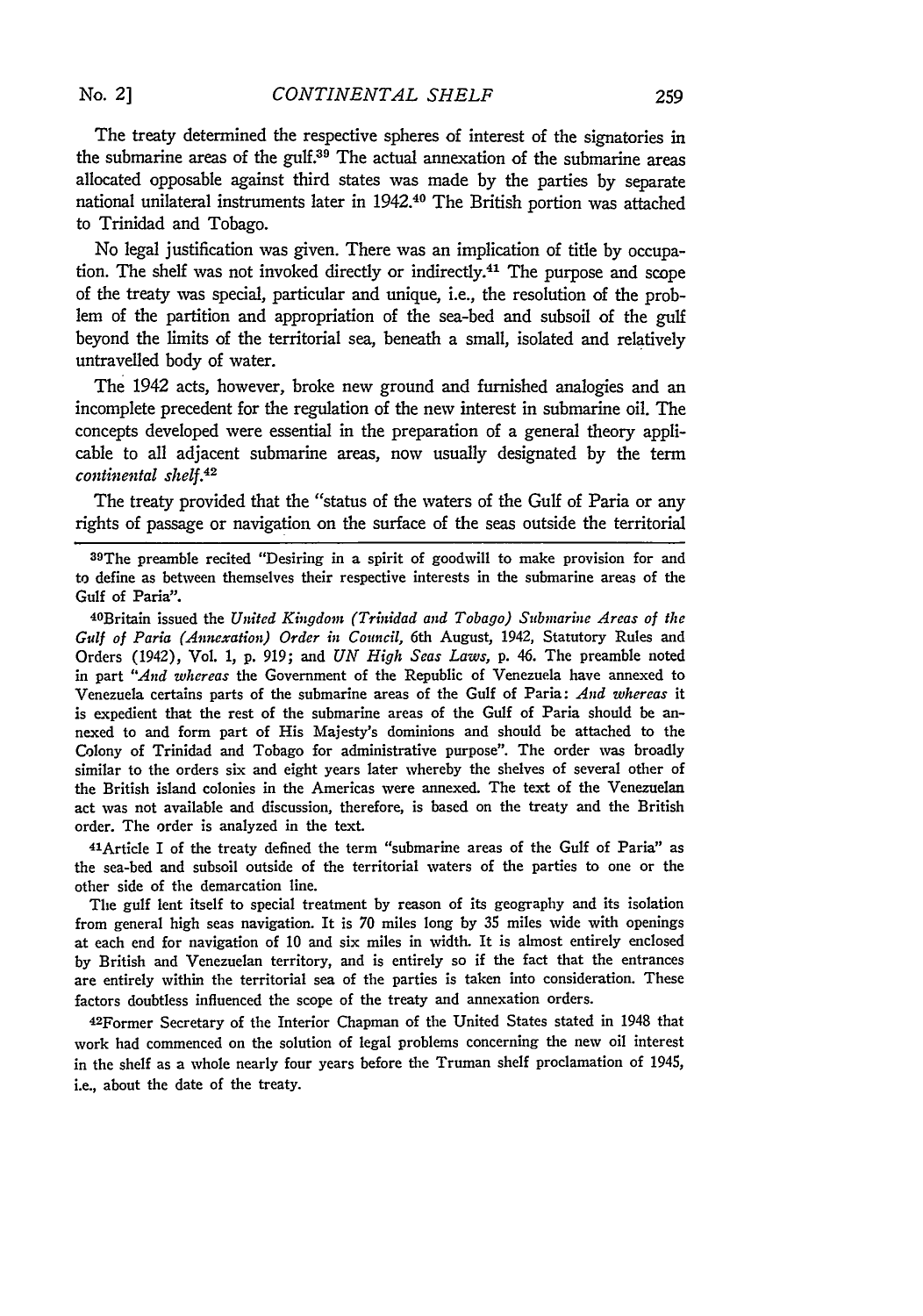waters of the contracting parties were not<sub>r</sub>to be affected.<sup>43</sup> Such existing rights were not to be closed or impeded by any works or installations which might be erected. A high seas status-preserving clause such as that cited at the beginning of the paragraph became standard in most later shelf acts, saving those also involving the superjacent waters where freedom of navigation only was usually stipulated as being continued. It was one of the essential basic features of the new concept exposed in the treaty. Its place and significance are developed shortly below.

Professor Edwin Borchard of Yale University in 1939, when advising upon the law applicable, sustained the power of the two states to extend their jurisdiction by treaty to explore for oil in the Gulf of Paria as being justified on 1) the theory of sovereignty over the shallow soil and subsoil as an extension of the land, 2) the theory of *terra nullius* implying the acquisition of property by effective occupation, leaving open the question how it was to be effected, and leaving foreign fishing and navigation rights unimpaired, and 3) the theory that all or part of the gulf was so shallow that the two states were justified in claiming it for themselves as national waters, including the subsoil underneath, subject to the surface rights of third persons. Any or all of these claims were said would involve the method by which sovereignty or property was acquired in international law, namely, an assertion of jurisdiction and acquiescence therein.<sup>44</sup>

The second theory was apparently the basis upon which the parties, or at least Britain, proceeded. Article 7 of the treaty referred to the "submarine areas claimed or occupied". Gidel and Waldock interpreted the treaty and consequent annexations in this sense.45 The third theory was expressly rejected under the terms of the high seas status preserving clause.

Where a similar interest in offshore oil potential existed elsewhere and the geographical situation differed, for instance, where it was a matter of the open high seas as in the case of the Bahamas Islands, a different and more modest solution from the point of view of the law of maritime spaces was adopted by

*44 Special Senate Petroleum Hearings, 1945,* **pp.** 142 *et seq.* Borchard was testifying at the time before the committee generally concerning the law applicable in his opinion to the shelf.

45 Gidel, *PC,* **p. 37;** and Waldock, *op. cit.,* **pp.** 131-2.

<sup>43</sup>S. G. Olivos, a Chilean jurist, commented that while the liberty of navigation had been mentioned, the liberty of fishing had not. He wondered whether so notorious and reparable *(subsanable)* an omission corresponded to an indirect reserve of a right of exclusive fishing in such waters *(Mar territorial y derecho inoderno,* Editorial Juridica de Chile (1955), pp. 63-4). This omission which later and more importantly was repeated in the United States shelf proclamation of 1945 and several other acts was regarded as significant in Latin America and was probably one cause of the misunderstandings that subsequently at times arose concerning the correct scope of the legislation. Its role in this regard was underlined by the amendment of the draft United States bill which later became the *Outer Continental Shelf Lands Act of 1953* to expressly add to the freedom of navigation the continued freedom of fishing in the superjacent waters.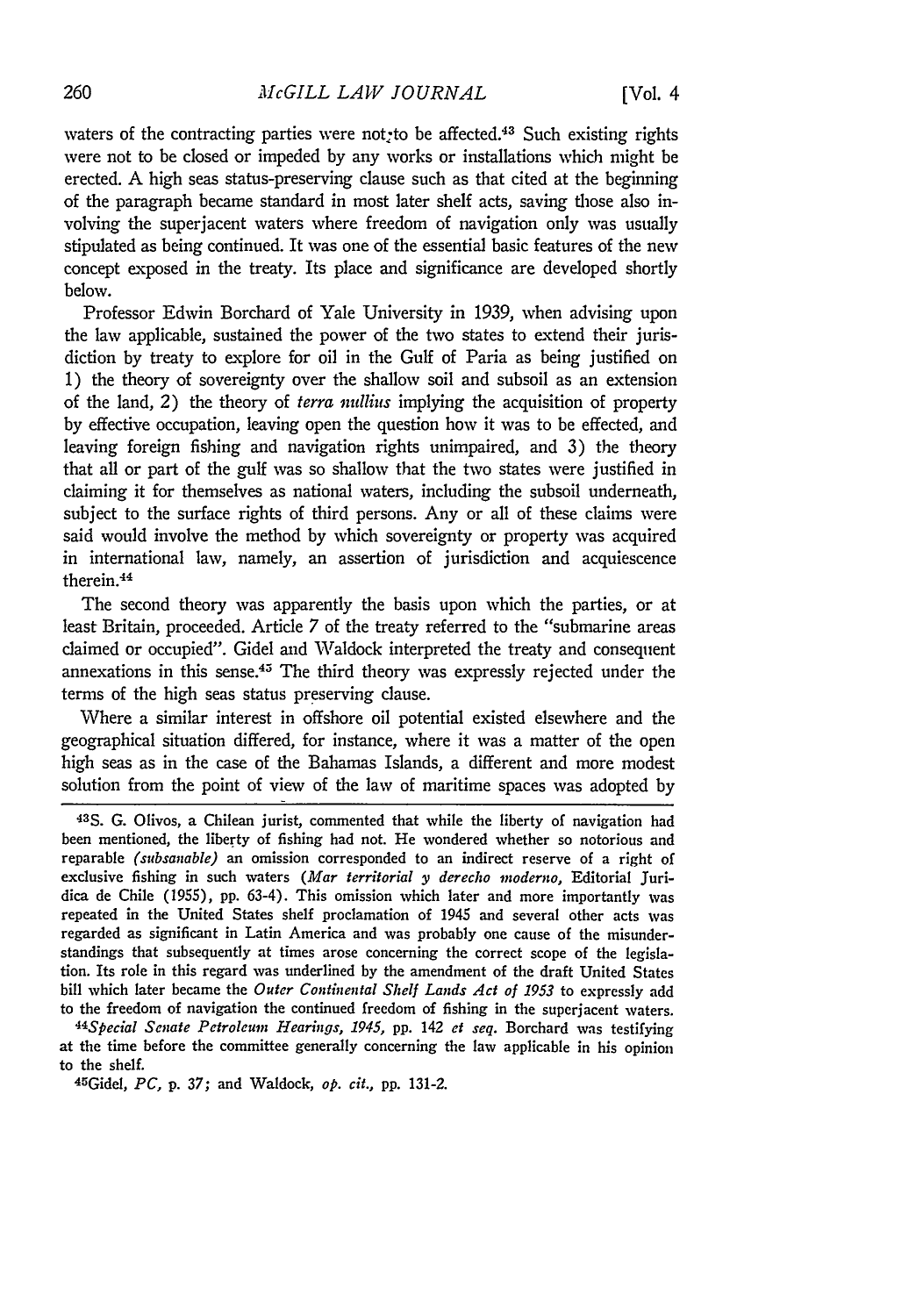Britain at this time. Municipal legislation controlling the indispensable onshore installations of companies carrying on adjacent offshore oil operations was held adequate to ensure effective jurisdiction over subsoil resources exploitation beyond the territorial sea limit.46 The reasoning behind the Bahamas solution in fact was an essential basis of the shelf theory attributing jurisdiction to the riparian state, i.e., that offshore operations were effectively dependent on adjacent onshore facilities and collaboration. This factor would seem to make fears of a "rush and grab" policy by foreign interests operating from the high seas somewhat unreal. Such fears would, however, be more justified in the case of closely adjacent states sharing a common shelf where oil possibilities were real, e.g., the cases of the states about the Gulf of Mexico and the congeries of small states fronting on the Persian Gulf.

The British allocated portion of the submarine areas of the gulf was annexed by the *Submarine Areas of the Gulf of Paria (Annexation) Order* of 6th August, 1942. This order and the complementary Venezuelan annexation law of 12th July, 1942, were the internationally operative unilateral acts availing against third party nations.<sup>47</sup> The order was consitutive in nature and may be analyzed as follows:

a) the object was the "submarine areas of the Gulf of Paria" assigned to Britain. The zone was further defined as "the sea bed and subsoil situated beneath the waters, excluding territorial waters".<sup>48</sup> The term used was "submarine areas"; and

b) the right asserted was territorial sovereignty, as implied from the phrase "shall be annexed to and form part of His Majesty's dominions".

Special provisions ensured the limitation of the annexation to the sea-bed and subsoil. The order was expressly precluded from a) affecting or implying any claim to any territory above the surface of the sea, thus rejecting any possible application of the Russian notion noted earlier, or to any part of the high seas, and b) prejudicing any rights of passage or navigation on the surface of the sea. Regulations were to be made, as also required by the treaty, to ensure that the areas claimed would not be closed to navigation and that works or installations erected would be of such a nature and so constructed, placed, marked, buoyed and lighted as not to constitute a danger or obstruction to shipping. Pollution of coastal waters by oil, mud, etc., was also to be prevented.

The actual work of demarcation of the respective zones was carried out **by** a mixed commission provided for in Article 4 of the treaty.

The system of delimitation of the zones of each party provided for in the treaty and given effect to in the order was apparently from an inspection of a chart of the completed partition, based on the principle of the median line.

<sup>46</sup>Waldock, *op.* cit., pp. 132-3. Bahamas *Petroleum Act* of 1945.

<sup>47</sup>T The treaty was, however, frequently mentioned without reference to the annexing acts. It was of prime importance, for it set out the scheme and philosophy of the planned annexation in greater detail than, for example, the British annexation order. Its Venezuelan counterpart was not available for analysis.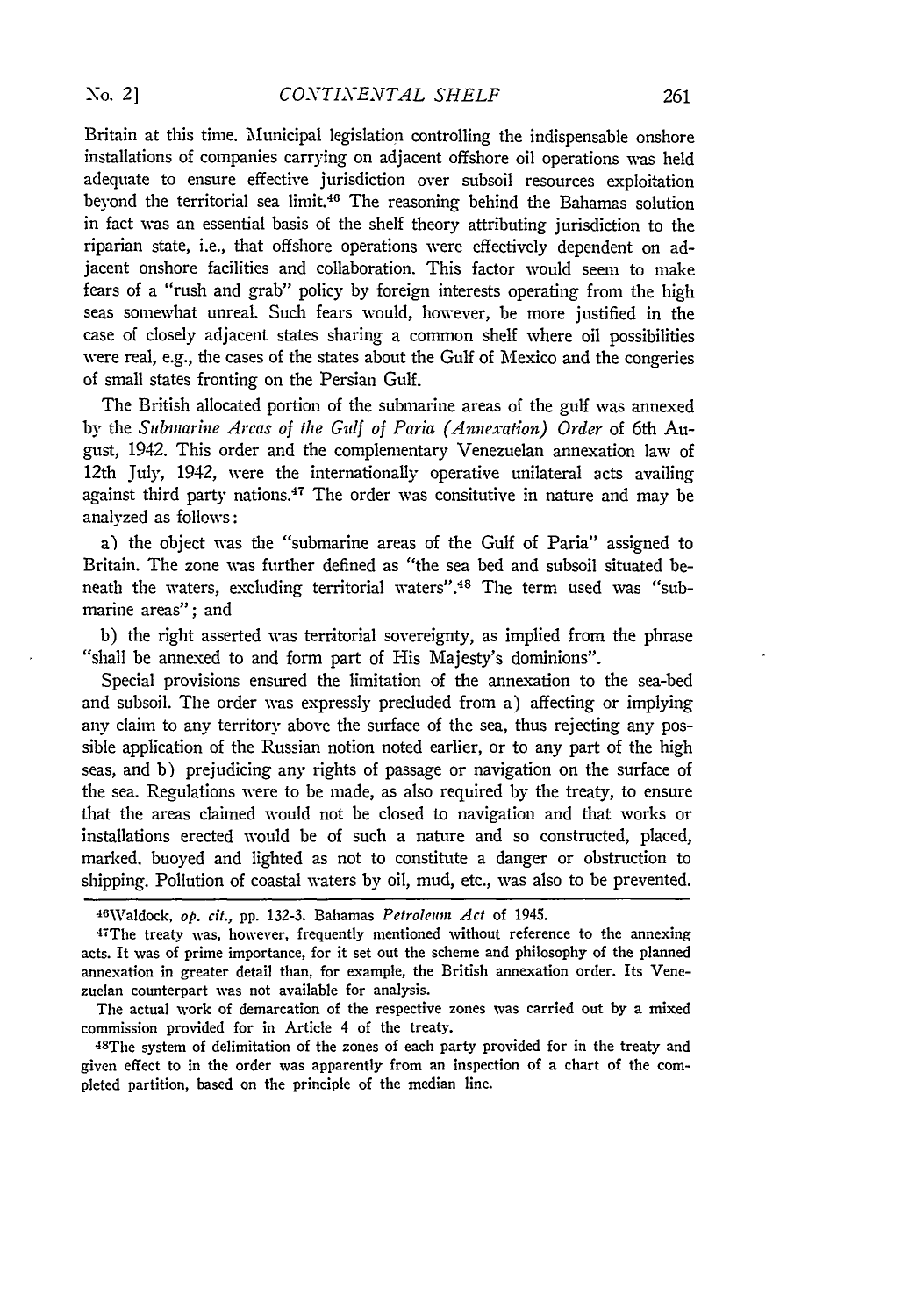As in the treaty, there was no express continuance of the freedom of fishing in waters above the area claimed, freedom of navigation alone being specified. But, the superjacent high seas were not to be affected. This would imply continuation of freedom of fishing.

Both treaty and order should be considered together in evaluating the Anglo-Venezuelan contribution to the shelf concept. Sir Cecil Hurst, in 1948, listed three essential features of the 1942 acts found in the 1945 Truman shelf act. These were:

1) restriction of the object of the claim to the submarine areas of the gulf, i.e., the sea-bed and subsoil outside of territorial waters. His second two points followed necessarily from this basic feature;

2) preservation in consequence of the status of the superjacent waters as high seas; and

3) prohibition of interference with navigation.<sup>49</sup>

These three factors suggested to Sir Cecil, the first to expressly develop the notion, a concept of a horizontal maritime territorial delimitation to answer the difficulties of a claim to an area beneath high seas waters. Difficulty has arisen in the development of the shelf concept over the application of the doctrine of sovereignty in what has been called its "classical" sense, i.e., as extending indefinitely both upwards and downwards above and below the seas, as on land. In Sir Cecil's view the sea boundary, instead of being a hypothetical continuing straight line projected from the centre of the earth through the outer limit of the territtorial sea and skyward to whatever the upper limit of the national airspace might be, would be a line projected from the bowels of the earth to the sea-bed at the defined outer limit of the submarine area (or the continental shelf) claimed, then coastward along the surface of the sea-bed to the outer limit of the territorial sea, and then vertically skyward again to the upper limit of the national airspace. The new boundary would thus form a "gigantic zigzag". The result would be that the submerged land mass, though itself subject to state control, would be covered by a mass of water whose status would be that of high seas, and that of the superjacent airspace would be equivalent.<sup>50</sup> Sir Cecil held that the provisions of the 1942 acts would have to be read in this manner and concluded that, in theory, the same system might prevail in the legal concept of the shelf.

The United States shelf act of 1945 attempted to avoid the problem of the possible "classical" application of sovereignty by claiming a right to *natural resources* only, and further limiting the claim to a right of "jurisdiction and

<sup>49</sup> The *Continental Shelf,* 34 Transactions of the Grotius Society (1948), p. 164. Sir Cecil listed another characteristic, the clause preserving the status of islands, rocks and territorial waters around them from any effect of the acts. Sir Cecil found the 1942 acts "curiously similar to the United States Proclamation" in the features in the text above. *50Ibid,* p. 164.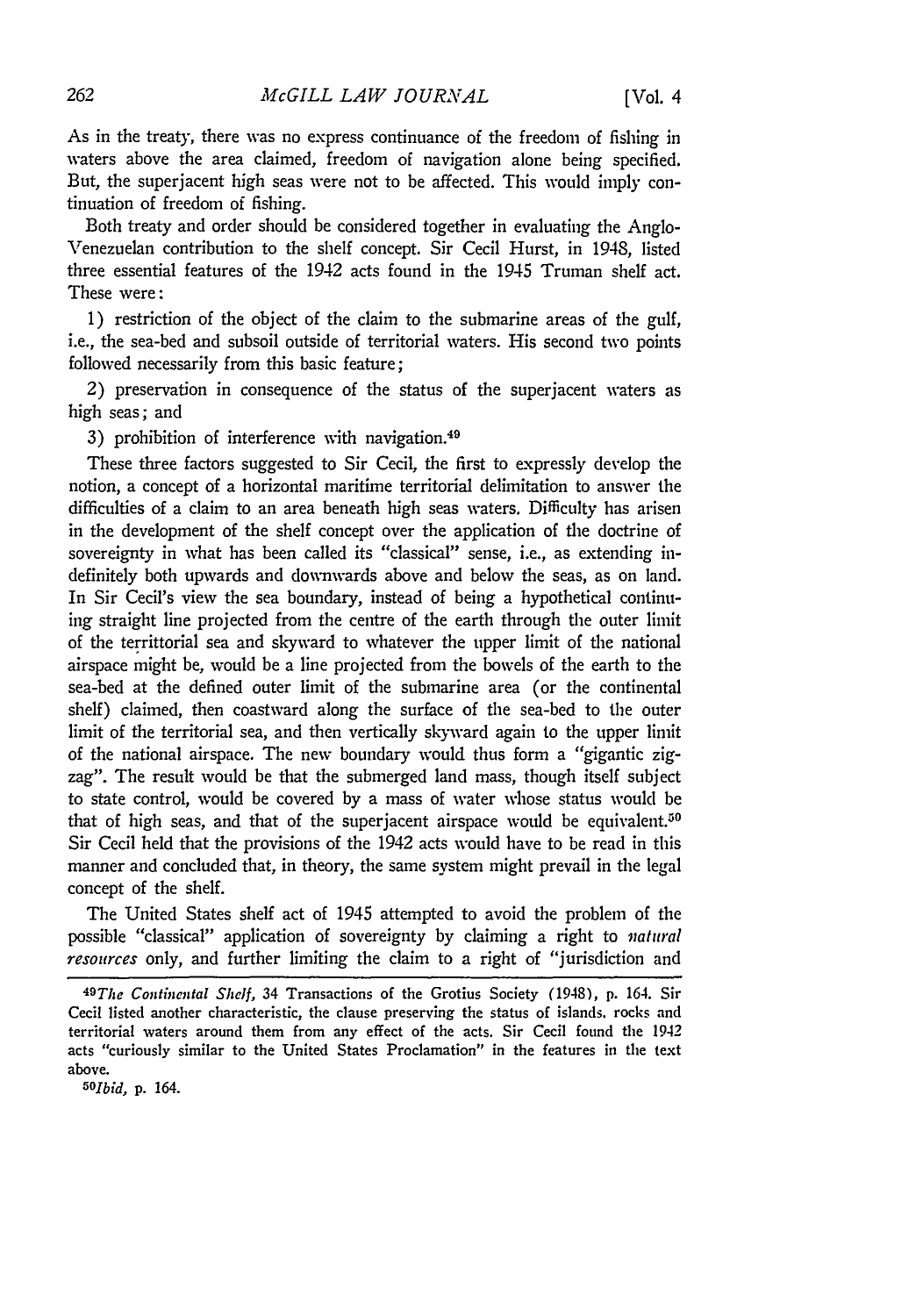control" only. However, it would seem that whatever the technical legal form of the claim, there would be in fact and in law a "horizontal delimitation", whether or not it was also a national "territorial" frontier. This system of delimitation then would appear to be a fundamental contributing notion of the essence of the new shelf concept, or of a claim as limited in the 1942 acts. It was the most important contribution of the 1942 acts to the development of that new concept.

The Anglo-Venezuelan submarine areas acts were not protested by other nations. Gidel observed that objections founded on the freedom of the seas which might have arisen were foreseen and eliminated by the geographical configuration of the spaces, the object of the treaty and by the precautions which were taken as to the future exercise of the rights claimed as they would affect third parties.<sup>51</sup> The general acceptance of the 1942 acts, or at least the absence of objection, was also probably due to such additional factors as, the state of war existing at the time distracting attention from its potential application as a precedent for other perhaps more sweeping encroachments on the zone of the high seas itself, the fact that no vital interests of third party nations were immediately and acutely affected, the isolation of the area, its smallness, and the absence of heavy general "through" international navigation, all of which tended to set the gulf apart as a special case.

Detailed provisions concerning control, marking and lighting of installations and of pollution evidenced an acute concern for the continuing freedom of the high seas and the restriction generally of nuisance to third parties. Such concern developed increasingly after 1945 as the ramifications of the new shelf notion appeared with the growth of state practice and were explored, and objections in general and in particular found public voice. There was a reaction against what was regarded by most as an excessive disregard of the freedom of the high seas found in claims of sovereignty over the epicontinental sea and the 200 mile maritime zone starting in 1946 and 1947, respectively. In part the detailed provisions specified in 1942 strengthened and gave substance to the horizontal delimitation essential to the later legal concept of the shelf. It was natural that Britain, the traditional champion of the freedom of the high seas, and in 1942 the party most interested in the continuing freedom and convenience of navigation in the Gulf of Paria, should show a high degree of concern on this point.

The parties in 1942, having made territorial annexations, were apparently satified that a "classic" operation of the notion of sovereignty could be effectively excluded by express provision and thereby the high seas status of the waters and airspace above preserved. This was a prime point of legal difference between the 1942 acts and the 1945 Truman shelf proclamation which asserted a right of "jurisdiction and control" over natural resources only. The difference of opinion on the right exercisable later became one of the liveliest areas of doctrinal controversy on the shelf concept. The United States did not

*<sup>5</sup>iPC,* **p. 37.**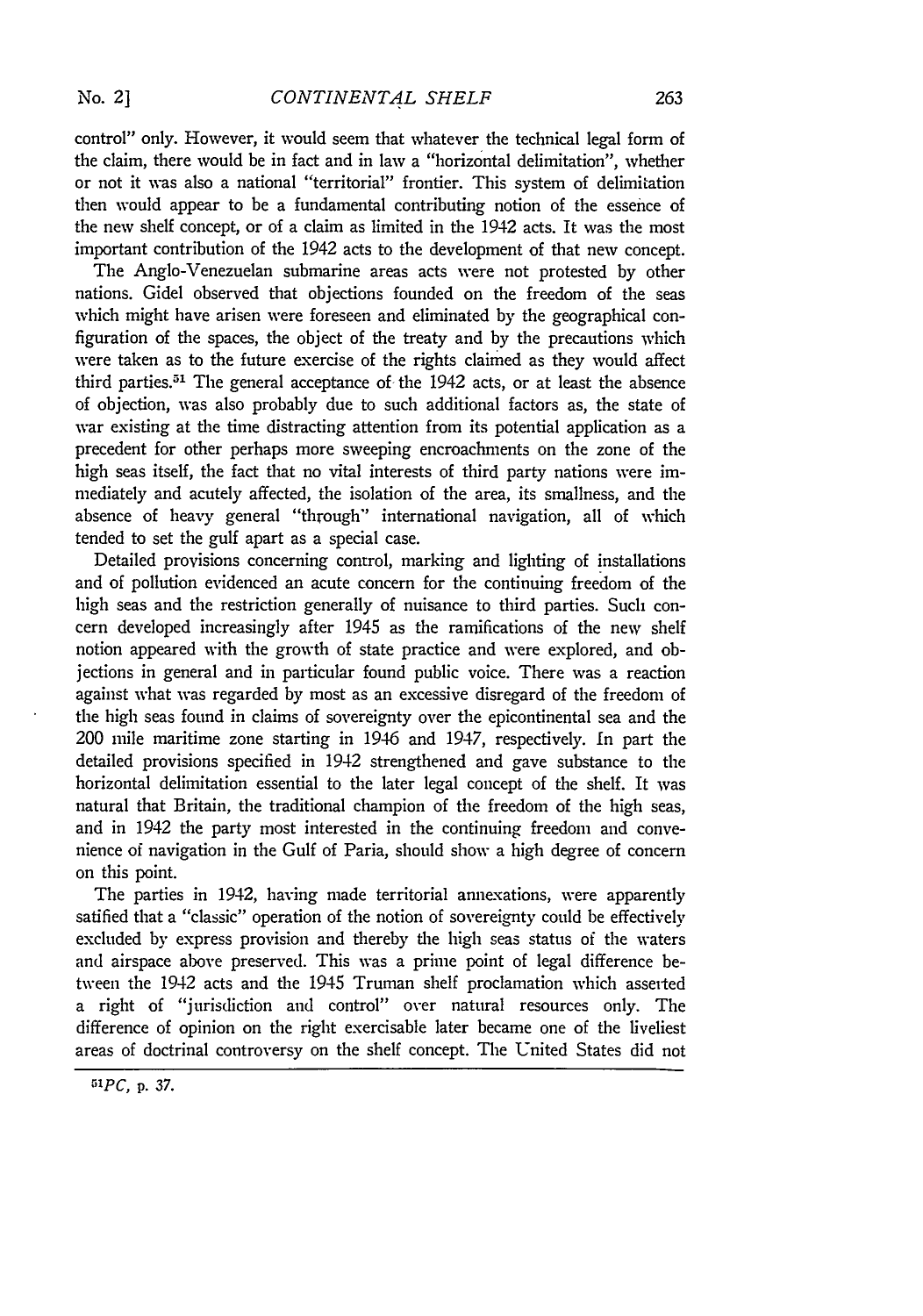demonstrate the same confidence in the efficacy of "zig-zag" delimitation so as to accept without misgivings the claim of a right of sovereignty. For this reason it refrained from a claim of sovereignty in either its 1945 shelf proclamation or in the 1953 *Outer Continental Shelf Lands Act.* The 1945 Truman shelf act generalized the 1942 concept of appropriation of submarine areas and gave it a new theoretical grounding by basing it on the shelf. However, before this occurred a further preliminary act intervened.

*Decree* No. *1386 Concerning Mineral Reserves* of 24th January. 1944, of the Argentine Republic, invoked the shelf indirectly in an obscure and confusing manner. It provided, *inter alia,* that pending the enactment of special legislation, the zones at the international frontiers of the national territories and the zone on the oceans coasts, as well as the zones of the epicontinental sea of Argentina, were deemed to be temporary zones of mineral reserves.<sup>52</sup>

Presumably the "mineral reserves" intended were those of the sea-bed and subsoil beneath the epicontinental sea. It would be difficult to conceive that when "zones of the epicontinental sea of Argentina" were designated a mineral reserve the operation of the decree was intended to apply to minerals *in* and not *beneath* such waters.

The term "epicontinental sea" was not defined in the decree. The expression had been made familiar in Argentina legal literature **by** Storni, Suarez, Nagera and others and would appear to have been used to designate generally the whole zone beyond the traditional limit of the territorial sea, without distinction as to waters, sea-bed or subsoil or the resources of any of these, as far as the outer edge of the shelf. The term by itself, however, would make a fisheries and seas orientation seem implied.

Extension of its meaning beyond the literal sense of the seas only to cover the sea-bed and subsoil would further seem implicitly premised on the "classical" application of the concept of territorial sovereignty, i.e., according to the Latin maxim cujus est solum ejus est usque ad cœlum et ad inferos. Such a legal interpretation of sovereignty expressly invoked a number of times after 1946 **by** Latin American jurists and officials of some states in support of their contention that the superjacent seas necessarily fell within the scope of a territorial claim to the subjacent shelf. Inclusion of at least the minerals of the sea-bed and subsoil in the Argentine claim would appear to be the only construction of the bare words of the text which would give positive effect to its apparent intention.

Venezuela and Britain had expressly acted in 1942 on the premise that sovereignty was horizontally divisible. Argentina in 1944 apparently premised its action, at least in the absence of treaty stipulation to the contrary, on the understanding that its incidents were legally indivisible. The establishment of a "mineral reserve" could not be interpreted as an assertion of sovereignty, although it would be an assertion of one of the incidents thereof. It would be

<sup>52</sup> For citation see **fn. 33.**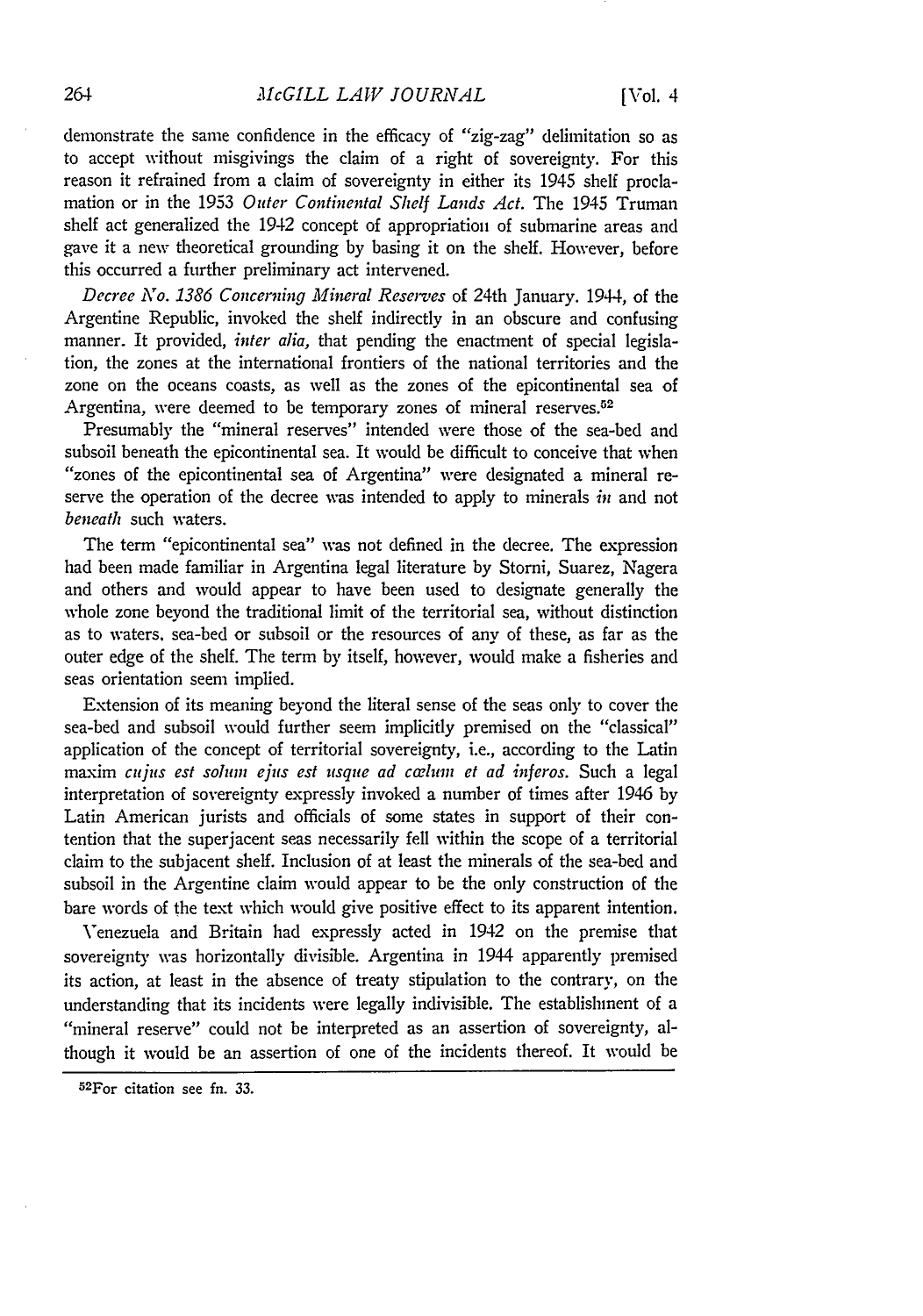unwise, however, to attempt to draw firm and precise legal conclusions in view of the sketchy nature of the pertinent clause of the act.

Three tentative and general conclusions are hazarded i) the term "epicontinental sea" was used as a term of legal art to include the sea-bed and subsoil beneath, ii) the act, and also probably the meaning of that term, implied the "classical" application of the notion of sovereignty, although that right was not claimed, and iii) Argentine interest in the first official although indirect invocation of the shelf in state practice was *prima facie* in the minerals of the physical shelf to the exclusion of the fisheries of the superjacent sea. The decree may be regarded as another indication of the shift of attention towards the mineral resources of the shelf which characterized the first half of the decade of the nineteen forties and of the severability of this orientation from that towards the high seas and living resources therein above. It was the second piece of legislation of this kind, the 1942 acts being the first, and the first oriented about the mineral resources of the shelf as a whole.

The Argentine government three years later in its *Decree Concerning National Sovereignty Over the Epicontinental Sea and the Argentine Continental* **Shelf** of 11th October, 1946, asserted that by its 1944 act it had "issued a categorical proclamation of sovereignty over the 'Argentine continental shelf' and the 'Argentine epicontinental sea', declaring them to be 'transitory zones of mineral reserves'".<sup>53</sup> This would seem something of an over-statment. The 1944 act could not be used as a legal precedent for the 1946 decree to the extent claimed. It should best be regarded as an indication of national interest in the minerals of the shelf and as suggesting the three tentative conclusions above.

By 1945 national interest in the shelf had clearly evolved from a purely indirect fisheries orientation to a position reflecting the growing awareness of its petroleum resource potential beyond the territorial sea and of the practicality of its recovery. It was by then clearly centred on two distinct zones physically horizontally separable. the waters above the shelf, the usual habitat of the coastal fisheries, and the subjacent shelf on account of its oil potential. The latter interest had become the immediate one. State practice was evolving so as to treat them as legally separable.

The careful manner in which any direct or indirect indication of support of a policy of coastal state rights in the waters above the shelf was excluded in the Anglo-Venezuelan acts of 1942 was characteristic of the approach of the major maritime powers to the appropriation later of the resources of the sea-bed and subsoil of the shelf beneath the high seas. The question of the conservation of the high seas fisheries was proposed to be treated separately. An international legal controversy of the first magnitude, however, began with the introduction into state practice in the above Argentine decree of 1946 of claims to sovereign-

**<sup>5</sup> <sup>3</sup> LU,\** *High Seas Laws,* pp. 4-5.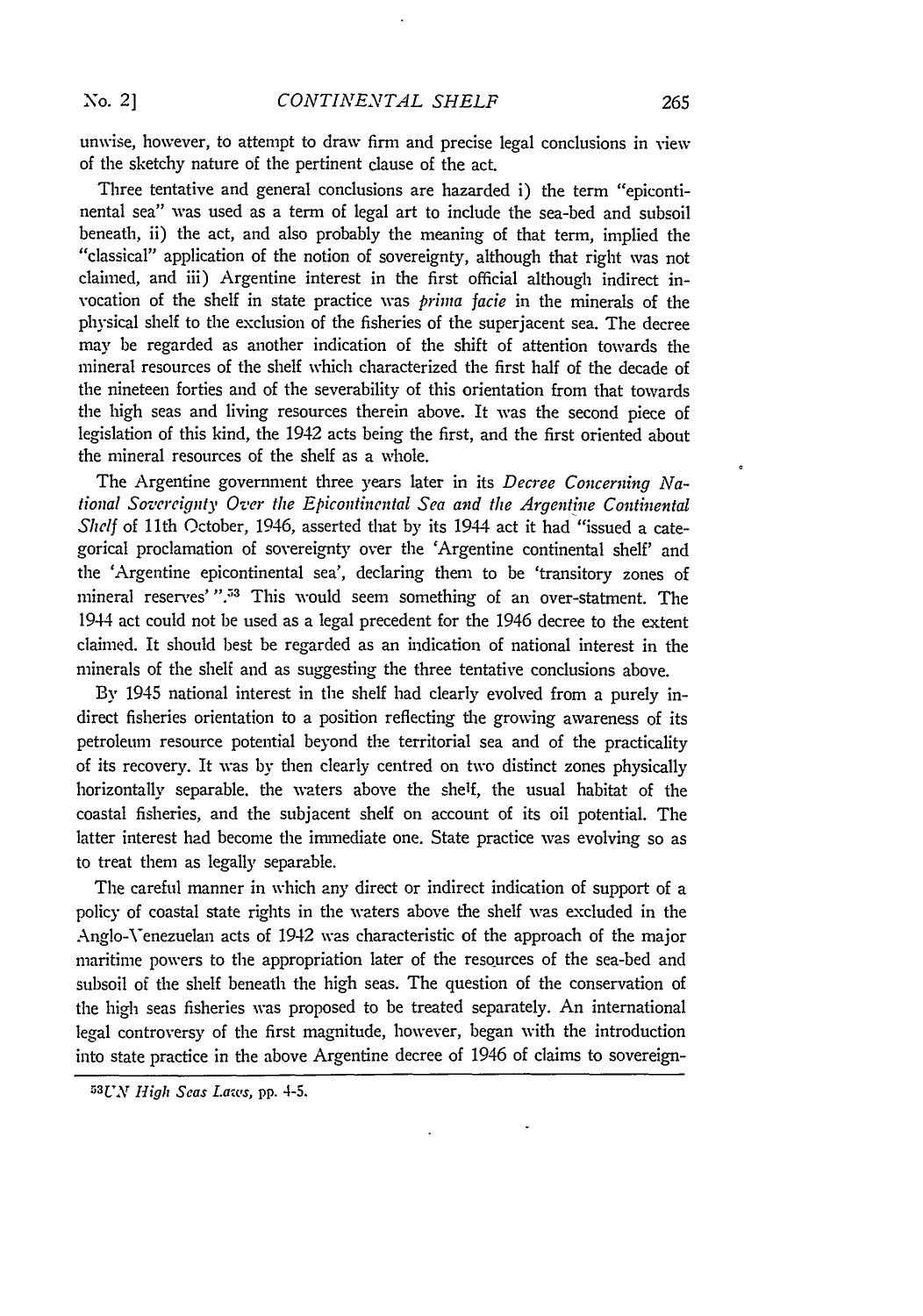ty of the epicontinental sea, including necessarily the fisheries of its waters. The precise differentiation made in the 1942 acts between the high seas and the subjacent sea-bed and subsoil supplied the foundation of the legal concept of the shelf by demonstrating a means to avoid infringement on the freedom the high seas consonant with acquisition of rights sufficient for the exploitation of the natural resources of the shelf. The distinction, happily, was also based to a degree on existing law.

Established law provided for freedom of navigation and fishing on the high seas, among other incidents, of the general regime of freedom. The rules on the subjacent sea-bed and subsoil were less fully developed. In the absence of previous immediate interest in this region, the regime of freedom of the superjacent high seas had been attributed to the sea-bed and subsoil largely by default as appropriate to the then existing needs and the undisturbed continuance of the superjacent maritime regime. Minor exceptions occurred where exclusive appropriation of a very small part of such region or of its product had been generally recognized, e.g., certain sedentary fisheries and zones of the subsoil mined by tunnel from within existing territorial limits. The appropriations made in 1942 might also be classified as additional minor exceptions. The 1944 act was *sui generis* and unclassifiable. The essential limitation of the significance of the 1942 acts was that they operated and were probably intended to operate very large within the framework of existing, inadequately formulated, law as minor exceptions to a high seas oriented regime.

Interest in the fisheries of the waters above the shelf officially originated about 1910 and in the petroleum of the subsoil of that region about 1930. The 1942 and 1944 acts showed the relatively increased and dominant weight of the latter interest and the advent of a pressing need for legal regulation of the matter. The 1944 decree completed the formal shift by basing interest in the mineral resources of the subsoil beyond the territotrial sea on the adjacent shelf. The two interests in the shelf, the direct and the indirect, however, continued and were reflected in subsequent state practice. The United States shelf act of 28th September, 1945,<sup>54</sup> based on the direct interest was the first piece of state practice in the current series of that of some 25 nations. It had been comprehensively discussed in the literature of the field. The preliminary phase of the development of the legal concept of the shelf was thereby terminated.

<sup>54</sup> For citation see fn. **1.** For a discussion of the act see the articles referred to herein by Gidel, Hurst, Lauterpacht and Waldock.